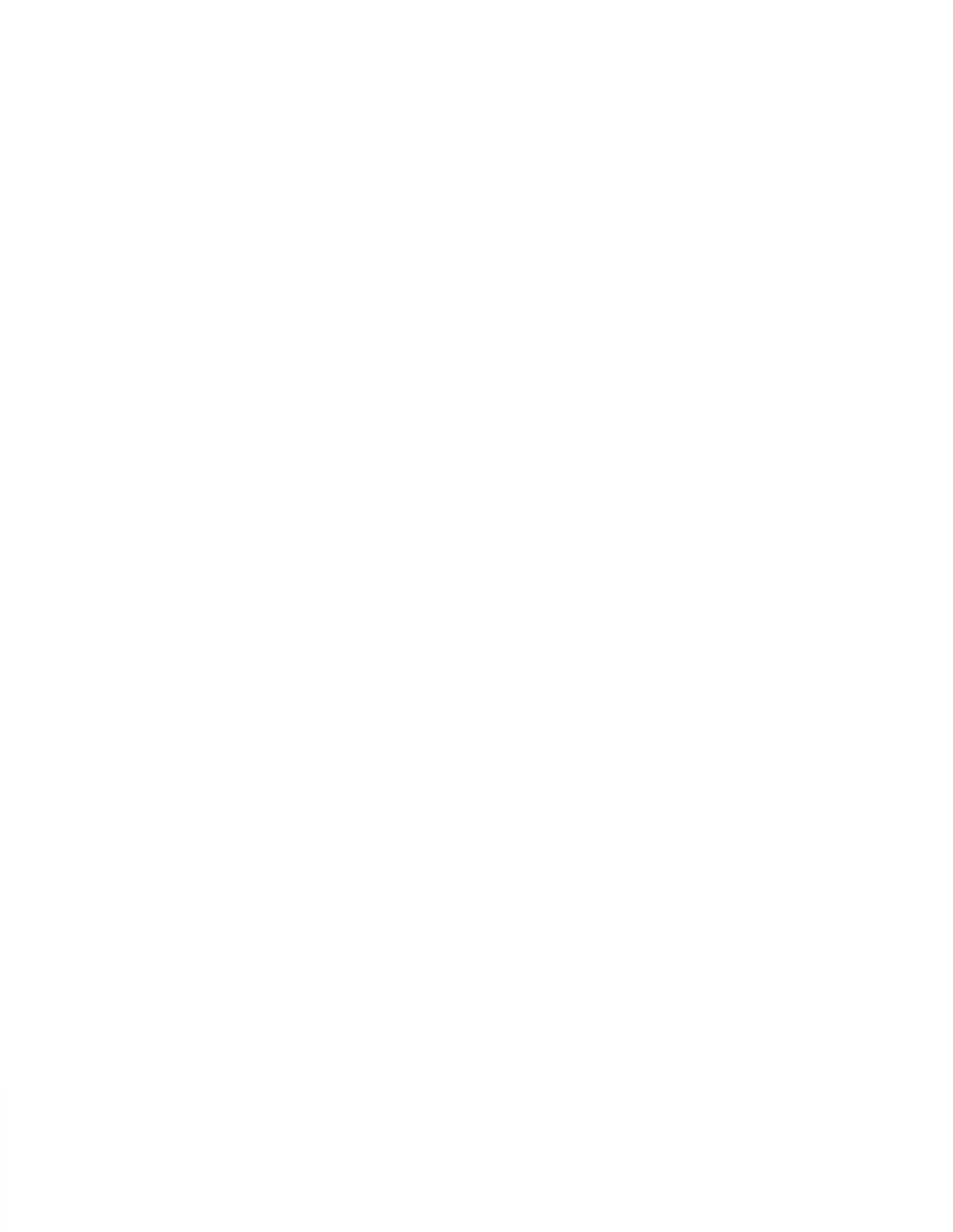# **Ontario First Nation, Métis, and Inuit Education Policy Framework**



**Delivering Quality Education to Aboriginal Students in Ontario's Provincially Funded Schools**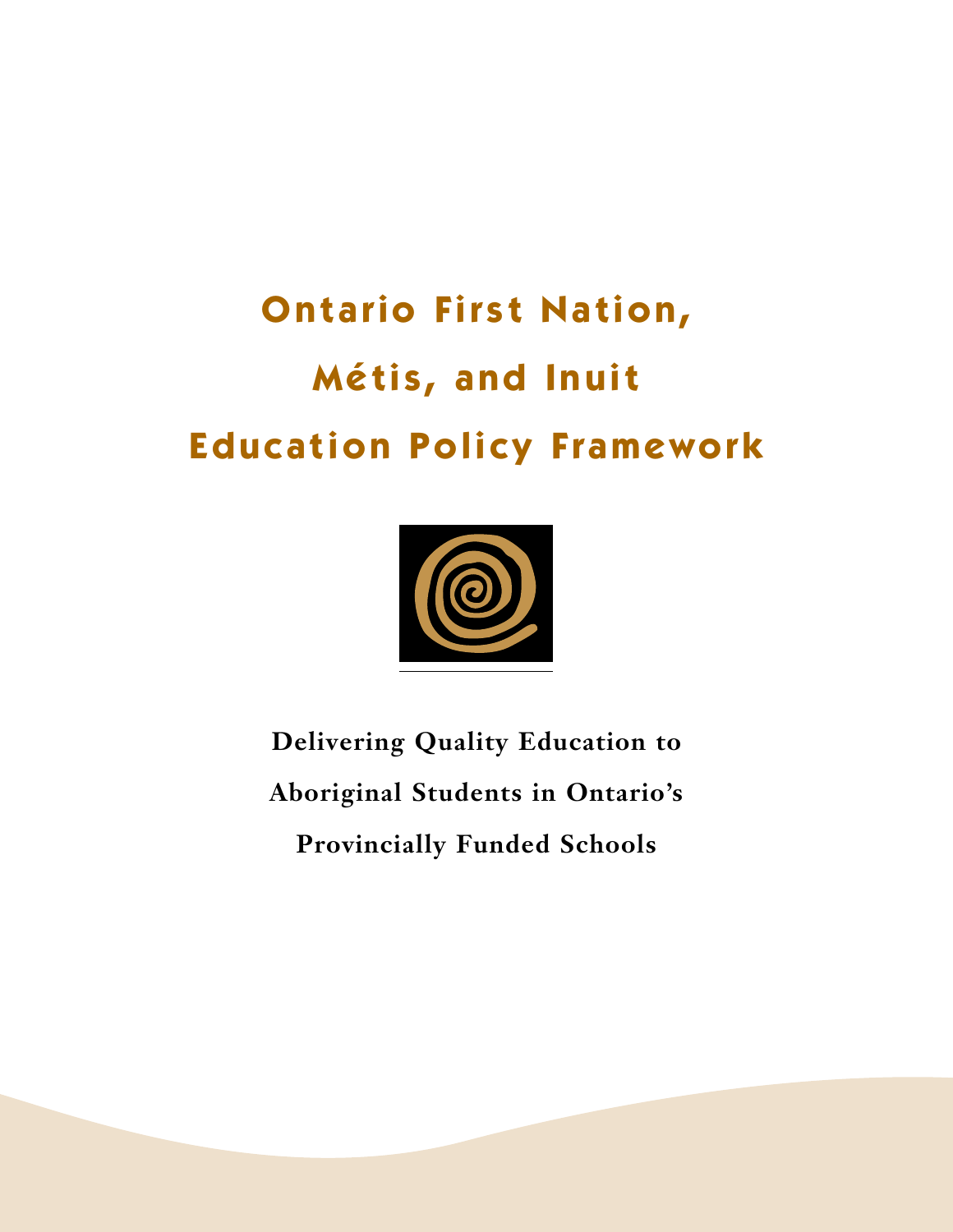Une publication équivalente est disponible en français sous le titre suivant : *Cadre d'élaboration des politiques de l'Ontario en éducation des Premières nations, des Métis et des Inuit.* 

This publication is available on the Ministry of Education's website, at [http://www.edu.gov.on.ca.](http://www.edu.gov.on.ca)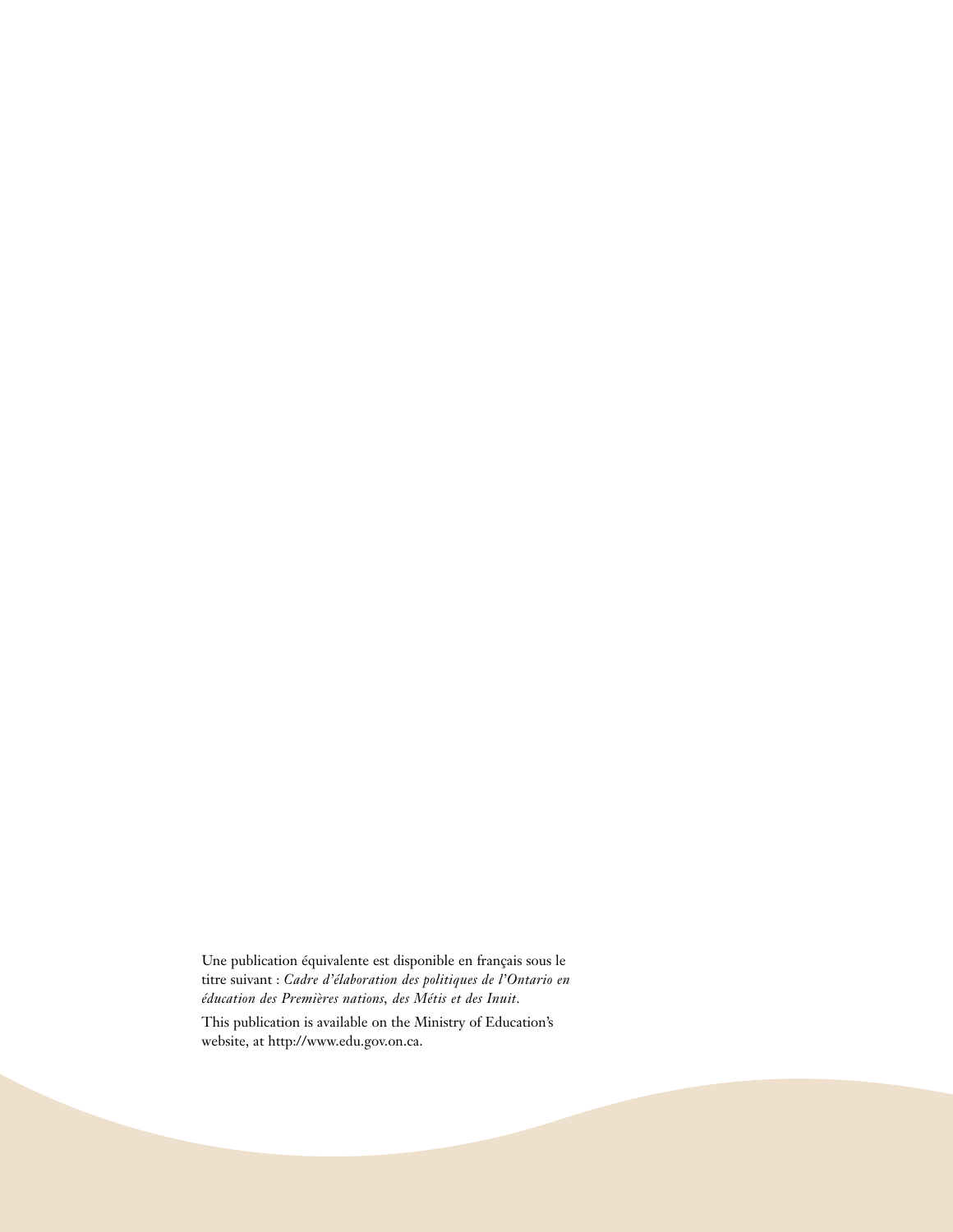## Contents

|                                                 | 5 <sup>1</sup> |
|-------------------------------------------------|----------------|
|                                                 | $\overline{7}$ |
|                                                 | $\overline{7}$ |
|                                                 | 8              |
|                                                 | 9              |
| Strategies and Activities for Achieving         |                |
|                                                 | 9              |
|                                                 | IO             |
|                                                 | II             |
|                                                 | 2I             |
| Appendix A: Background Information              |                |
| on Aboriginal Education in Ontario              | 23             |
| <i>Appendix B</i> : Selected Ontario Aboriginal |                |
|                                                 | $27^{2}$       |
| Appendix C: Demographic and Educational         |                |
| Attainment Statistics (2001 Census)             | 33             |
| Appendix D: Glossary of Key Terms               | 36             |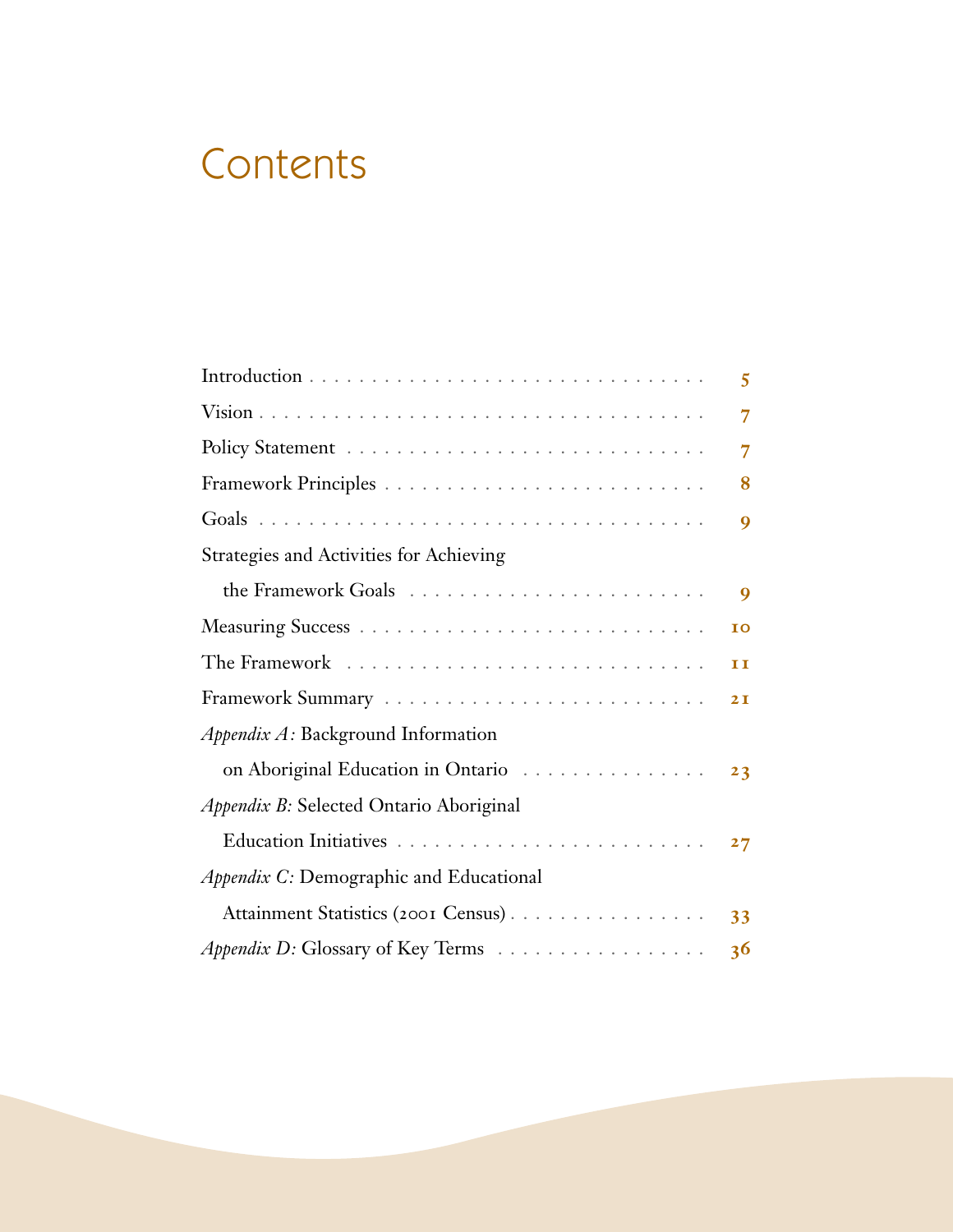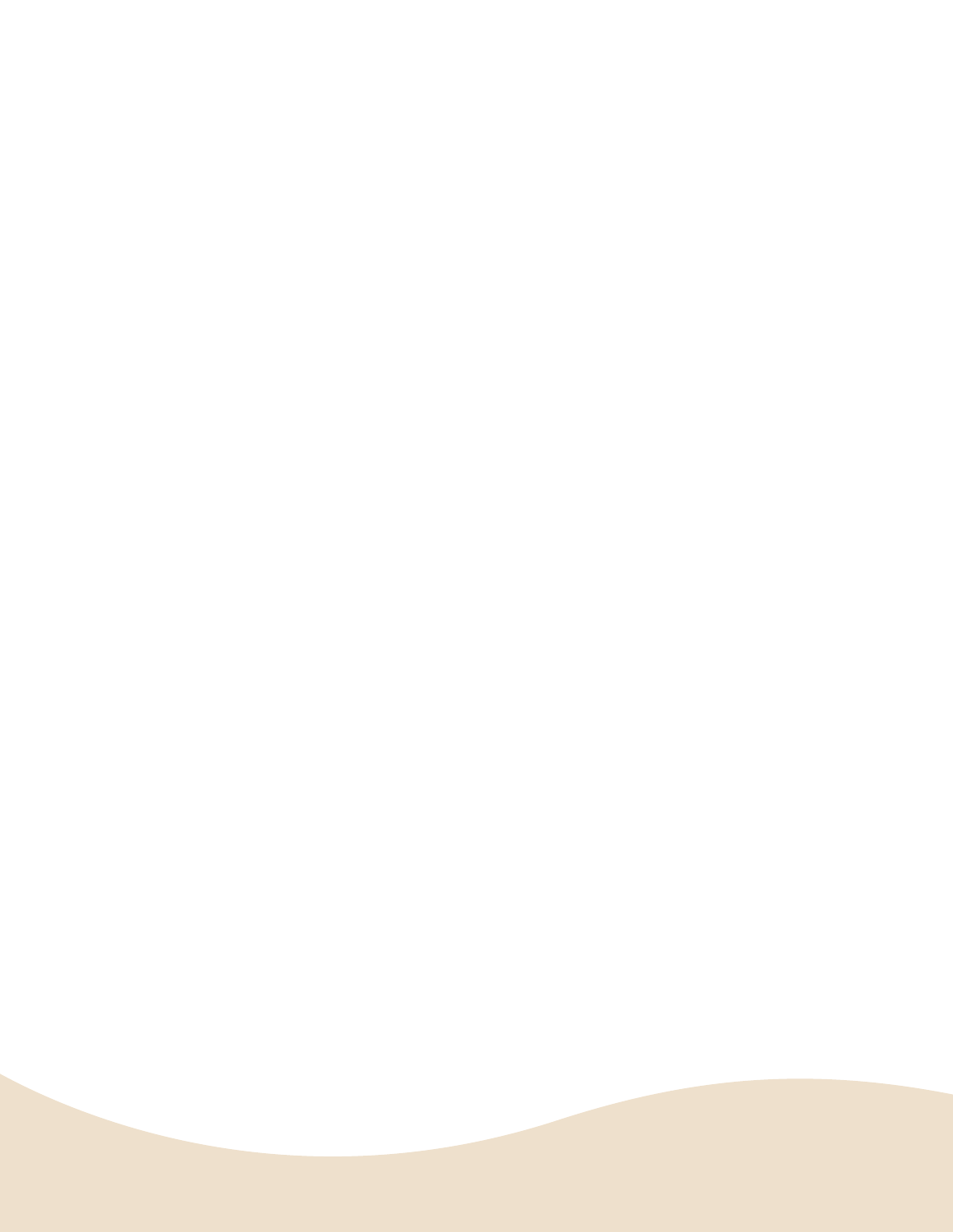

### <span id="page-6-0"></span>Introduction

The Ontario government is dedicated to excellence in public education for all students, including First Nation, Métis, and Inuit students. This position is reflected in *Ontario's New Approach to Aboriginal Affairs*, released by the government in June 2005, which envisions prosperous and healthy Aboriginal communities that will create a better future for Aboriginal children and youth.<sup>1</sup> Ontario and Aboriginal leaders recognize the importance of education in improving lifelong opportunities for First Nation, Métis, and Inuit children and youth. *Ontario's New Approach to Aboriginal Affairs* commits the government to working with Aboriginal leaders and organizations to improve education outcomes among Aboriginal students.2

Acting on this commitment, the Ministry of Education has identified Aboriginal education as one of its key priorities, with a focus on meeting two primary challenges by the year 2016 – to improve achievement among First Nation, Métis, and Inuit students and to close the gap between Aboriginal and non-Aboriginal students in the areas of literacy and numeracy, retention of students in school, graduation rates, and advancement to postsecondary studies. The ministry recognizes that, to achieve these goals, effective strategies must be developed to meet the particular educational needs of First Nation, Métis, and Inuit students.

The Ontario First Nation, Métis, and Inuit Education Policy Framework, as presented in this document, is intended to provide the strategic policy context within which the Ministry of Education, school boards,<sup>3</sup> and schools will work together to improve the academic achievement of the estimated 50,312 Aboriginal students who attend provincially funded elementary and secondary schools in Ontario (18,300 First Nations, 26,200 Métis, and 600 Inuit students who live in the jurisdictions of school boards, and 5,212 living in First Nations communities but served under a

<sup>1.</sup> The term *Aboriginal* includes First Nation, Métis, and Inuit peoples. First Nation, Métis, or Inuit students are referred to specifically where appropriate to the context.

<sup>2.</sup> See Appendix A for background on Aboriginal education in Ontario.

<sup>3.</sup> In this document, the term *school boards* is used in reference to both district school boards and school authorities.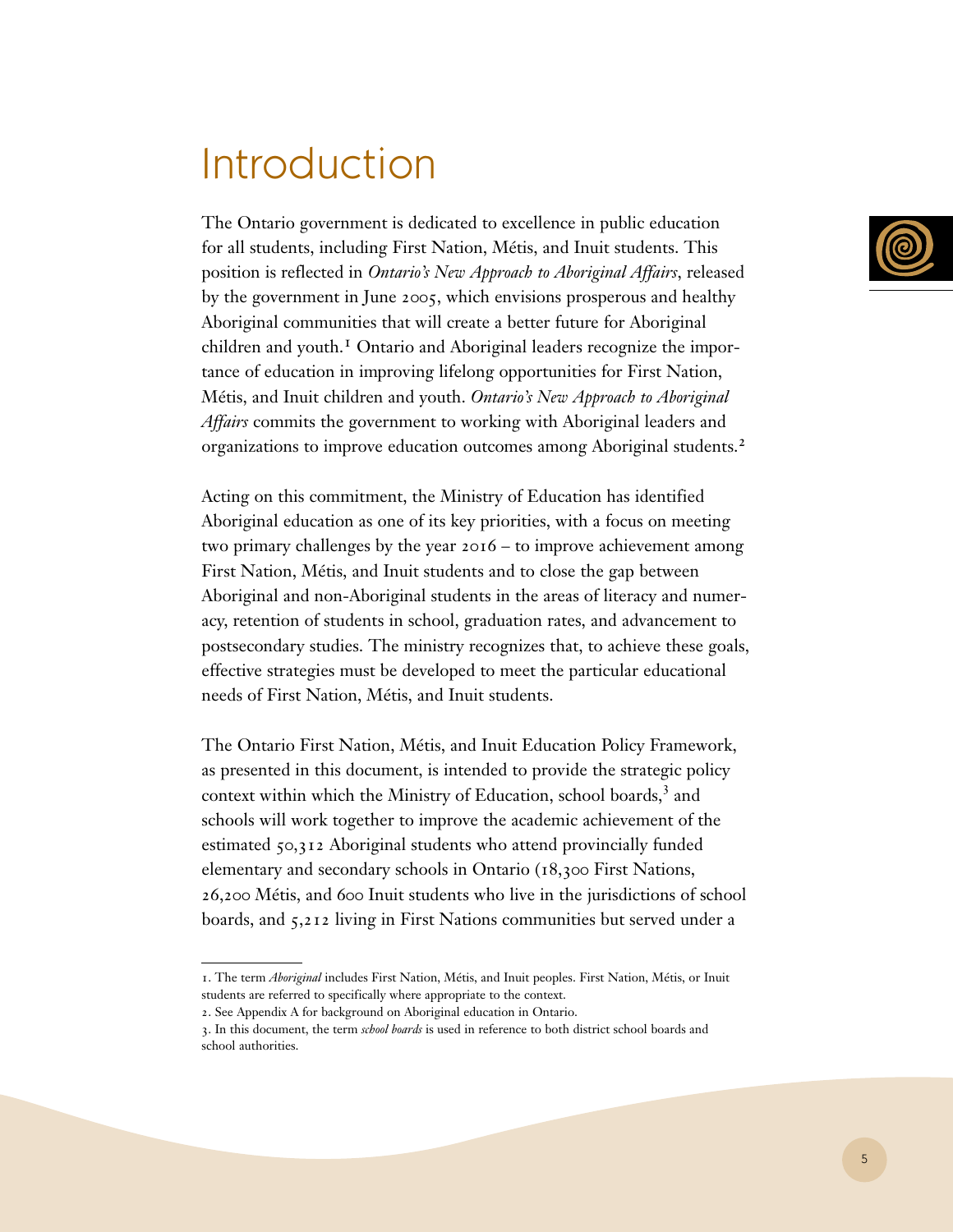tuition agreement). The framework also clarifies the roles and relationships of the ministry, school boards, and schools in their efforts to help First Nation, Métis, and Inuit students achieve their educational goals and close the gap in academic achievement with their non-Aboriginal counterparts.

The strategies outlined in this framework are based on a holistic and integrated approach to improving Aboriginal student outcomes. The overriding issues affecting Aboriginal student achievement are a lack of awareness among teachers of the particular learning styles of Aboriginal students, and a lack of understanding within schools and school boards of First Nation, Métis, and Inuit cultures, histories, and perspectives. Factors that contribute to student success include teaching strategies that are appropriate to Aboriginal learner needs, curriculum that reflects First Nation, Métis, and Inuit cultures and perspectives, effective counselling and outreach, and a school environment that encourages Aboriginal student and parent engagement. It is also important for educators to understand the First Nations perspective on the school system, which has been strongly affected by residential school experiences and has resulted in intergenerational mistrust of the education system. It is essential that First Nation, Métis, and Inuit students are engaged and feel welcome in school, and that they see themselves and their cultures in the curriculum and the school community.

Although improvements have been made in some areas, including curriculum, in recent years (see Appendix B for a summary of current ministry initiatives), greater efforts are needed to ensure that Aboriginal students succeed at a rate comparable to that of other students in the education system. The Ministry of Education also recognizes that K–12 education is only one part of the larger picture for creating a better future for Aboriginal children and youth, and is therefore committed to working with other ministries across government on ways to improve outcomes for First Nation, Métis, and Inuit learners. The Ontario First Nation, Métis, and Inuit Education Policy Framework will provide the impetus and structure for implementing a new approach, with effective measures for change.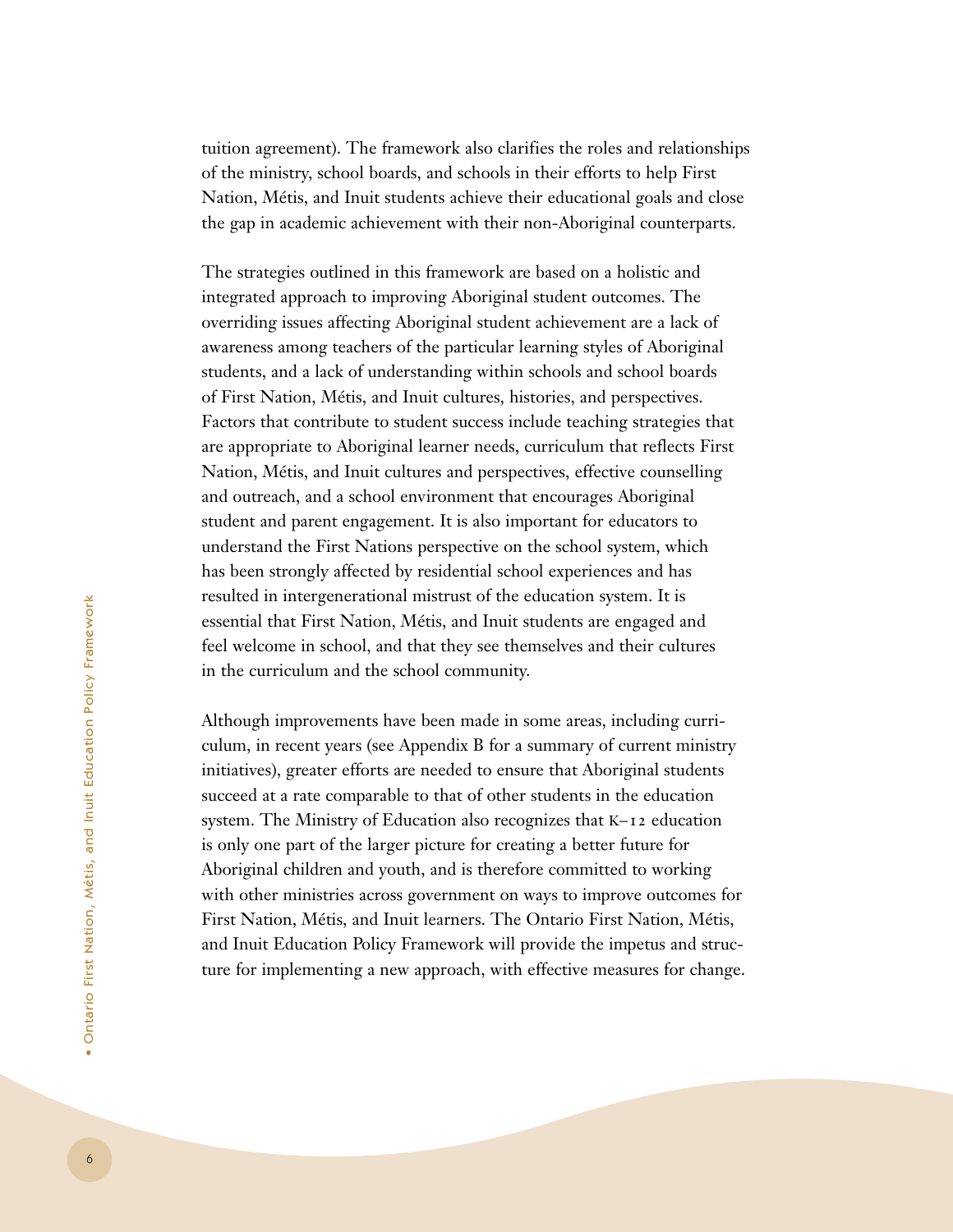### <span id="page-8-0"></span>Vision

First Nation, Métis, and Inuit students in Ontario will have the knowledge, skills, and confidence they need to successfully complete their elementary and secondary education in order to pursue postsecondary education or training and/or to enter the workforce. They will have the traditional and contemporary knowledge, skills, and attitudes required to be socially contributive, politically active, and economically prosperous citizens of the world. All students in Ontario will have knowledge and appreciation of contemporary and traditional First Nation, Métis, and Inuit traditions, cultures, and perspectives.

## Policy Statement

The Ministry of Education is committed to First Nation, Métis, and Inuit student success. Through cooperation and partnerships with First Nation, Métis, and Inuit families, communities, and organizations, First Nation governments and education authorities, school boards, other Ontario ministries, the federal government, the Ontario College of Teachers, and faculties of education, the ministry is committed to developing strategies that will:

- increase the capacity of the education system to respond to the learning and cultural needs of First Nation, Métis, and Inuit students;
- provide quality programs, services, and resources to help create learning opportunities for First Nation, Métis, and Inuit students that support improved academic achievement and identity building;
- provide a curriculum that facilitates learning about contemporary and traditional First Nation, Métis, and Inuit cultures, histories, and perspectives among all students, and that also contributes to the education of school board staff, teachers, and elected trustees; and
- develop and implement strategies that facilitate increased participation by First Nation, Métis, and Inuit parents, students, communities, and organizations in working to support academic success.



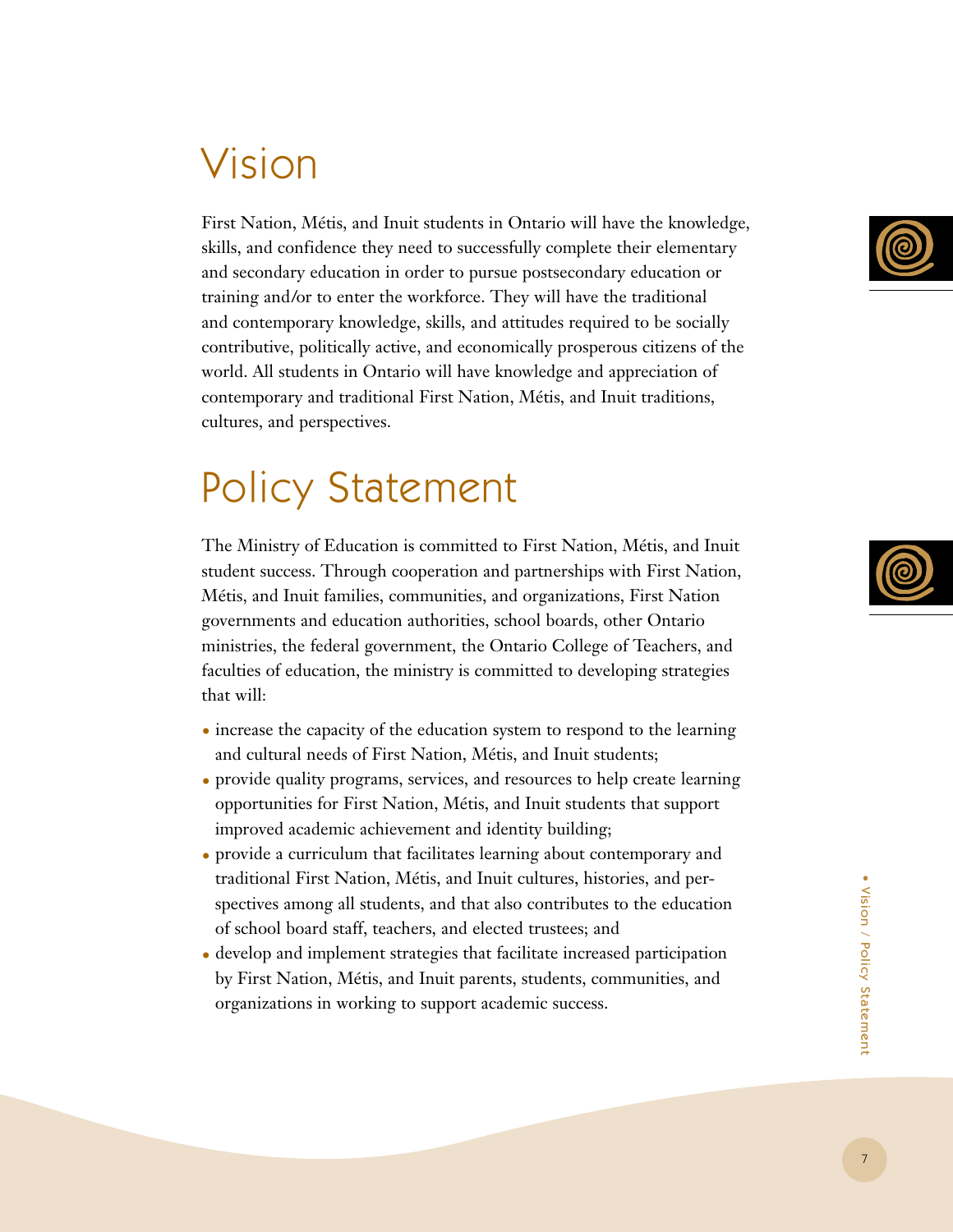### Framework Principles

The First Nation, Métis, and Inuit Education Policy Framework is guided by the following principles:

#### **1. Excellence and Accountability**

The Government of Ontario believes quality education is essential for the continuing development of both Aboriginal and non-Aboriginal communities. The academic achievement of every First Nation, Métis, and Inuit student is supported through the delivery of quality education. The Ministry of Education provides support and resources adapted to the specific needs of First Nation, Métis, and Inuit students.

#### **2. Equity and Respect for Diversity**

The Government of Ontario creates and nurtures an academic environment for every First Nation, Métis, and Inuit student that promotes the development of a positive personal and cultural identity, as well as a sense of belonging to both Aboriginal and wider communities.

The Government of Ontario creates and supports an academic environment that fosters First Nation, Métis, and Inuit languages and cultures. It acknowledges the diversity found in First Nation, Métis, and Inuit communities and endorses learning about First Nation, Métis, and Inuit cultures, histories, and perspectives in the public education system.

#### **3. Inclusiveness, Cooperation, and Shared Responsibility**

Cooperation among governments, ministries, educational institutions (including the Ontario College of Teachers and faculties of education), and First Nation, Métis, and Inuit families, communities, and organizations is essential for the implementation of education programs and services designed to meet the specific needs of First Nation, Métis, and Inuit students, regardless where they live.

#### **4. Respect for Constitutional and Treaty Rights**

The Government of Ontario respects Aboriginal and treaty rights protected by Section 35 of the Constitution Act, 1982.

<span id="page-9-0"></span>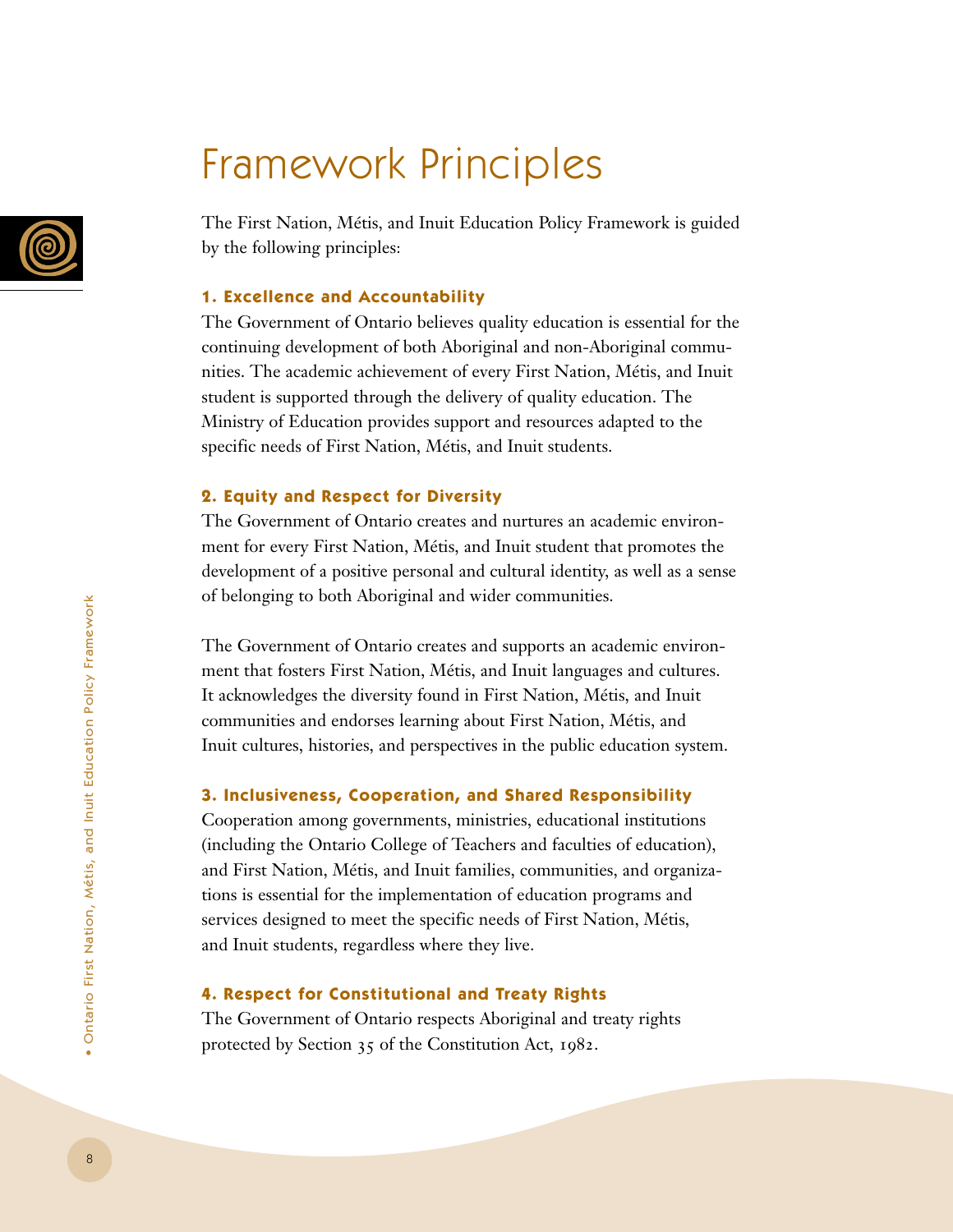### <span id="page-10-0"></span>Goals

The Ministry of Education has set the following goals to address the objective of improved student achievement and engagement for all students and to meet the expectations of Ontario's diverse society for a quality public education system. The Ontario First Nation, Métis, and Inuit Education Policy Framework is designed to achieve these same goals for First Nation, Métis, and Inuit students:

- **1. High level of student achievement**
- **2. Reduce gaps in student achievement**
- **3. High levels of public confidence**

# Strategies and Activities for Achieving the Framework Goals

The strategies outlined in the following pages have been identified as necessary elements in achieving the ministry's goals for improving education outcomes of First Nation, Métis, and Inuit students. The strategies build on the ministry's key initiatives in support of the same goals across the Ontario education system, particularly the initiatives led by the Literacy and Numeracy Secretariat and the Student Success initiative. These strategies, along with the activities and responsibilities described for each, provide a framework that will guide the ministry, school boards, and provincially funded elementary and secondary schools in delivering programs, services, and supports for First Nation, Métis, and Inuit students in Ontario. The strategies identified here are meant to be a starting point only. All parties are encouraged to identify additional measures that would contribute to meeting the framework goals, particularly strategies that reflect local circumstances (north/south, rural/urban), as they implement the First Nation, Métis, and Inuit Education Policy Framework.



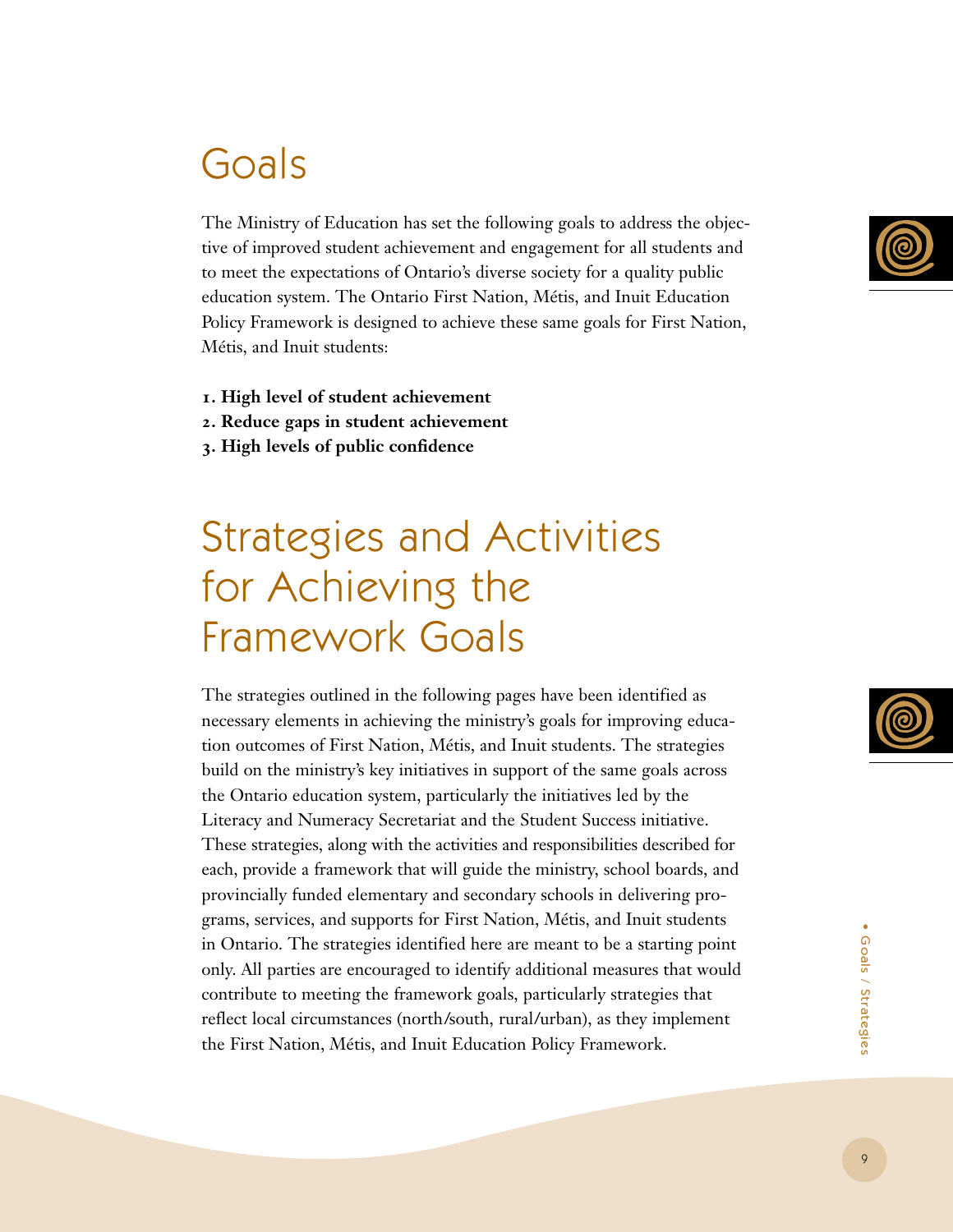<span id="page-11-0"></span>

# Measuring Success

For each goal, specific quantitative and qualitative performance measures are provided. These ten performance measures will be used to gauge the success of the implementation of the framework. The ministry is planning to develop a "framework implementation plan" that will include specific targets in connection with the performance measures to aid in assessing system effectiveness and First Nation, Métis, and Inuit student achievement. School boards will implement the framework through their own school board planning, which will include locally developed targets.

In order to assess progress towards the goals of improved student achievement and closing the gap in student achievement, it will be important to have reliable and valid data. Although census data is available on the educational attainment of Aboriginal peoples in Ontario (see Appendix C), a particular challenge for the Ministry of Education is the inability to identify First Nation, Métis, and Inuit students who live within the jurisdictions of Ontario school boards. Aboriginal student-specific data is not available to support improvement planning and accountability, or to inform policy and funding decisions, measurement, and reporting. For this reason, boards are encouraged to develop policies for voluntary, confidential Aboriginal student self-identification that would provide a basis for gathering the relevant information. The ministry will provide a resource guide and other supports to school boards for developing such policies.

Establishing baseline data on the achievement of First Nation, Métis, and Inuit students in Ontario's provincially funded schools will be a key target in the implementation of the framework.

The ministry is committed to providing progress reports every three years on the implementation of the framework, based on the ten performance measures.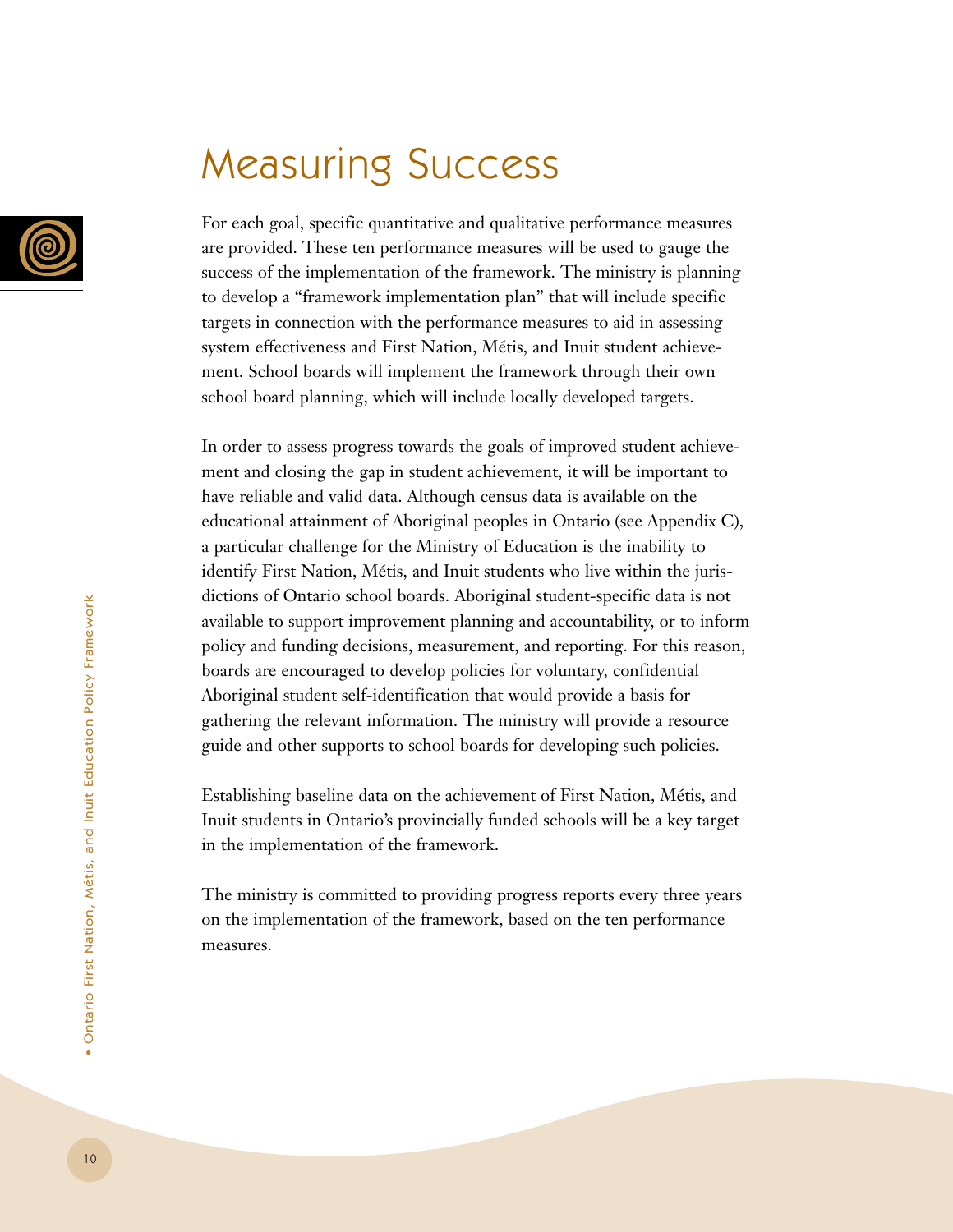### <span id="page-12-0"></span>The Framework

#### **GOAL 1: High Level of Student Achievement**

#### **PERFORMANCE MEASURES**

- Significant increase in the percentage of First Nation, Métis, and Inuit students meeting provincial standards on province-wide assessments in reading, writing, and mathematics
- Significant increase in the number of First Nation, Métis, and Inuit teaching and non-teaching staff in school boards across Ontario

STRATEGY 1.1 **Build capacity for effective teaching, assessment, and evaluation practices.** 

- **a.** support school boards in developing policies for voluntary, confidential, and positive First Nation, Métis, and Inuit student self-identification, in partnership with local First Nation, Métis, and Inuit parents and communities;
- **b.** increase internal capacity within the ministry to support school boards and schools in their efforts to close the gap in First Nation, Métis, and Inuit students' academic achievement by hiring First Nation, Métis, and Inuit educators;
- **c.** encourage faculties of education and community colleges to attract, retain, and train more First Nation, Métis, and Inuit students to become teachers and education assistants who are knowledgeable about their own cultures and traditions;
- **d.** encourage more faculties of education and colleges to further enhance the knowledge and skills of teacher candidates and teachers in the field to better prepare them to work with First Nation, Métis, and Inuit students, including students with special education needs;
- **e.** collaborate with faculties of education, the Ontario College of Teachers, and Aboriginal communities and organizations on potential revisions to the College's Teacher Qualifications and Additional Qualification

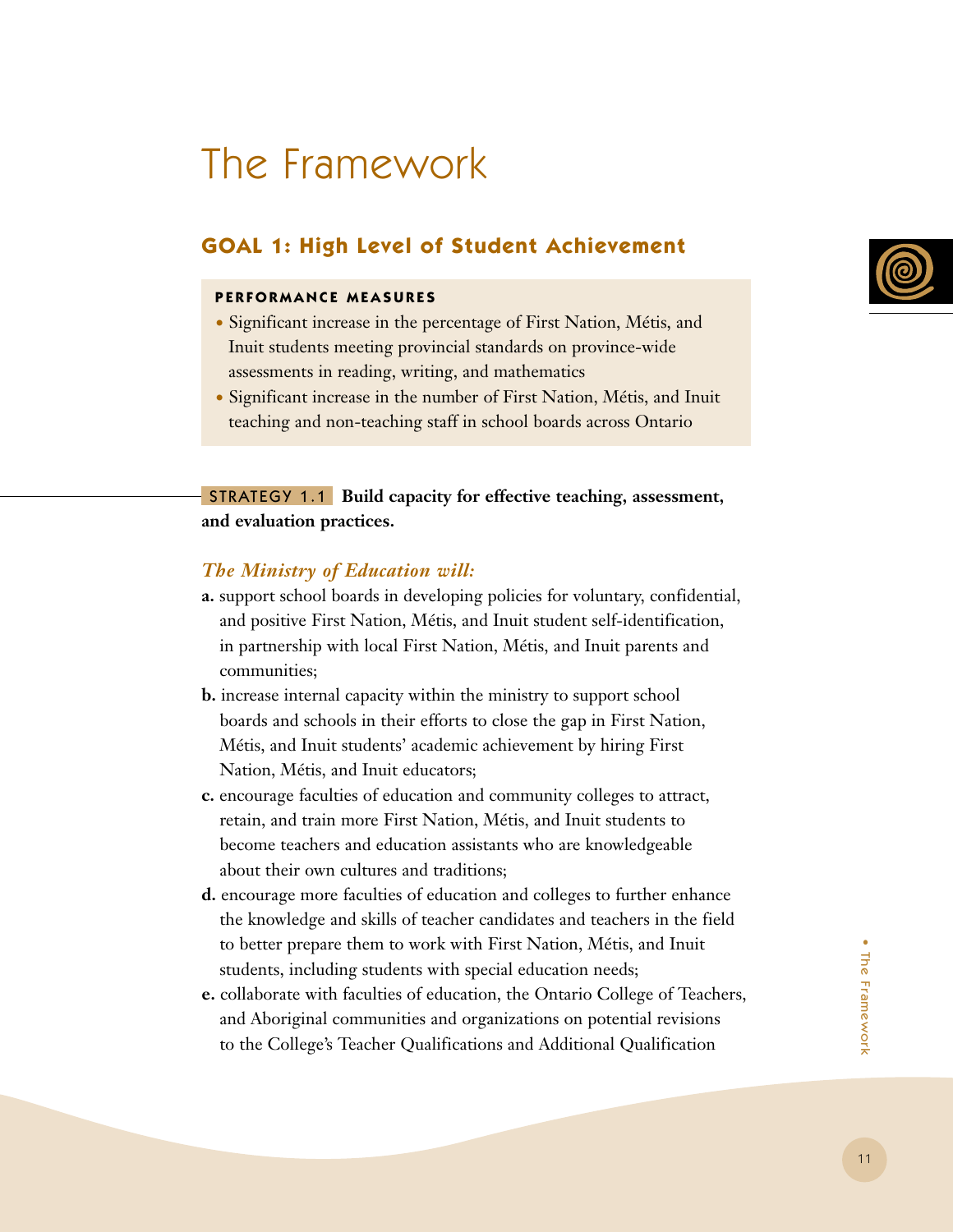Program Guidelines to ensure that First Nation, Métis, and Inuit cultures and perspectives are represented in both relevant requirements and program offerings;

- **f.** partner with the Ministry of Training, Colleges and Universities, faculties of education, and Aboriginal organizations to develop centres of excellence for curriculum development and Aboriginal teacher education, establishing a formal network among partners;
- **g.** research and promote effective practices for helping First Nation, Métis, and Inuit students, including students with special education needs, succeed in school;
- **h.** support and disseminate research that would identify assessment tools that reflect Aboriginal ways of learning and cultural perspectives that can be used in the Identification, Placement, and Review Committee (IPRC) process.

#### *School boards will strive to:*

- **a.** consult on, develop, and implement strategies for voluntary, confidential Aboriginal student self-identification, in partnership with local First Nation, Métis, and Inuit parents and communities;
- **b.** ensure that First Nation, Métis, and Inuit students benefit from school-based early screening and intervention programs;
- **c.** provide professional development activities focused on the needs of First Nation, Métis, and Inuit students, including students with special education needs;
- **d.** enhance resident expertise in the board by hiring First Nation, Métis, and Inuit staff at all levels;
- **e.** support teachers in adopting a variety of approaches and tools to teach and assess Aboriginal students more effectively;
- **f.** review First Nation tuition agreements in collaboration with local First Nations to ensure they are designed with strategies to improve student achievement in mind.

#### *Schools will strive to:*

- **a.** develop awareness among teachers of the learning styles of First Nation, Métis, and Inuit students;
- **b.** employ instructional methods designed to enhance the learning of all First Nation, Métis, and Inuit students;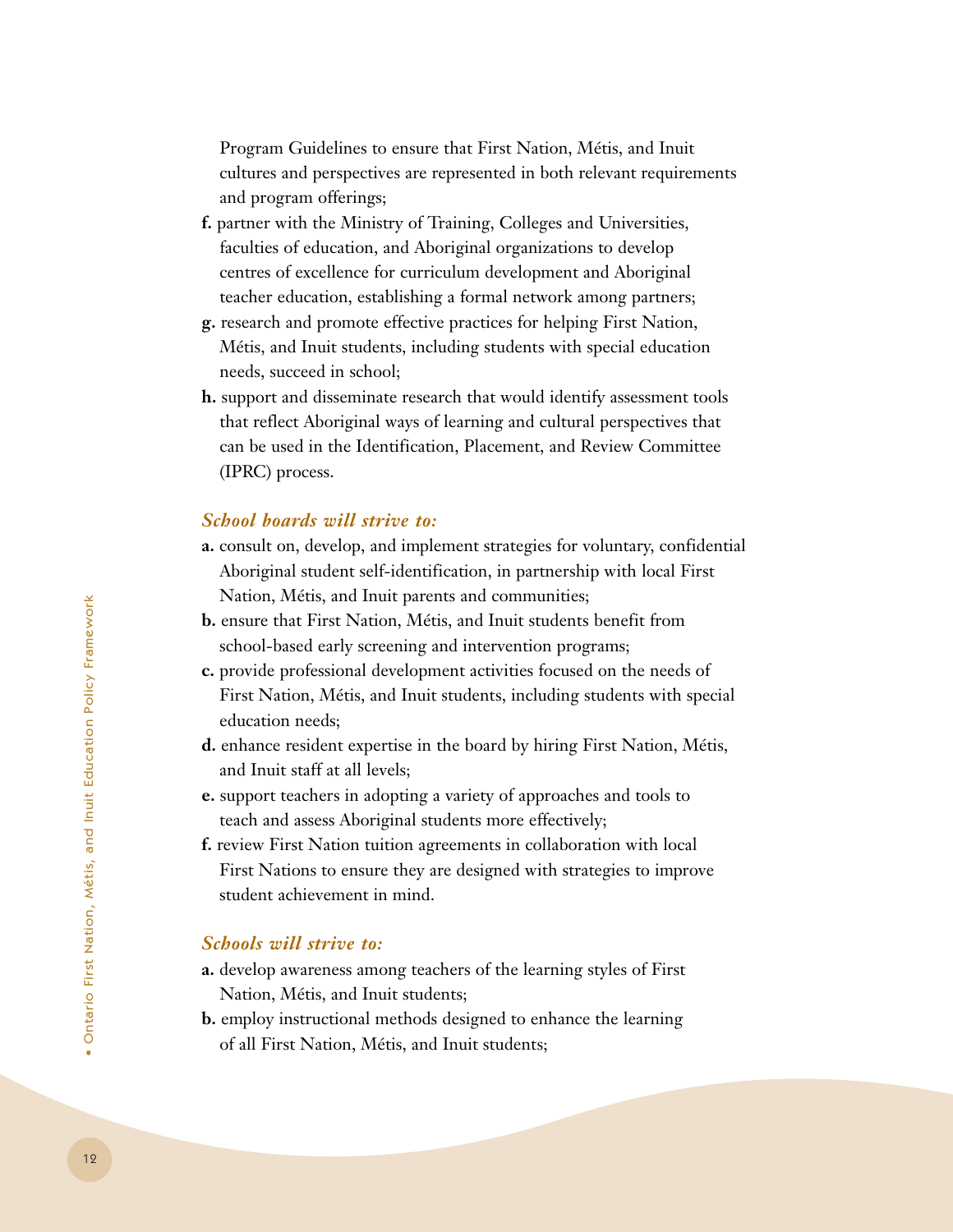- **c.** incorporate meaningful First Nation, Métis, and Inuit cultural perspectives and activities when planning instruction;
- **d.** implement targeted learning strategies for effective oral communication and mastery of reading and writing;
- **e.** implement strategies for developing critical and creative thinking.

STRATEGY 1.2 **Promote system effectiveness, transparency, and responsiveness.** 

#### *The Ministry of Education will:*

- **a.** support school boards in integrating the First Nation, Métis, and Inuit Education Policy Framework into school board planning in order to improve First Nation, Métis, and Inuit student achievement;
- **b.** renew targeted support of boards' initiatives directed towards First Nation, Métis, and Inuit students;
- **c.** ensure the involvement of Aboriginal communities and agencies in the development of a strategy to integrate community services for students with special education needs;
- **d.** develop a process for reporting on the implementation of the First Nation, Métis, and Inuit Education Policy Framework every three years.

#### *School boards will strive to:*

- **a.** in collaboration with First Nation, Métis, and Inuit communities and organizations, parents, and students, integrate the First Nation, Métis, and Inuit Education Policy Framework into school board planning in order to improve Aboriginal student achievement;
- **b.** develop a process for reporting to First Nation, Métis, and Inuit parents and communities on Aboriginal student achievement.

#### *Schools will strive to:*

**a.** develop a process for reporting to First Nation, Métis, and Inuit parents and communities on Aboriginal student achievement.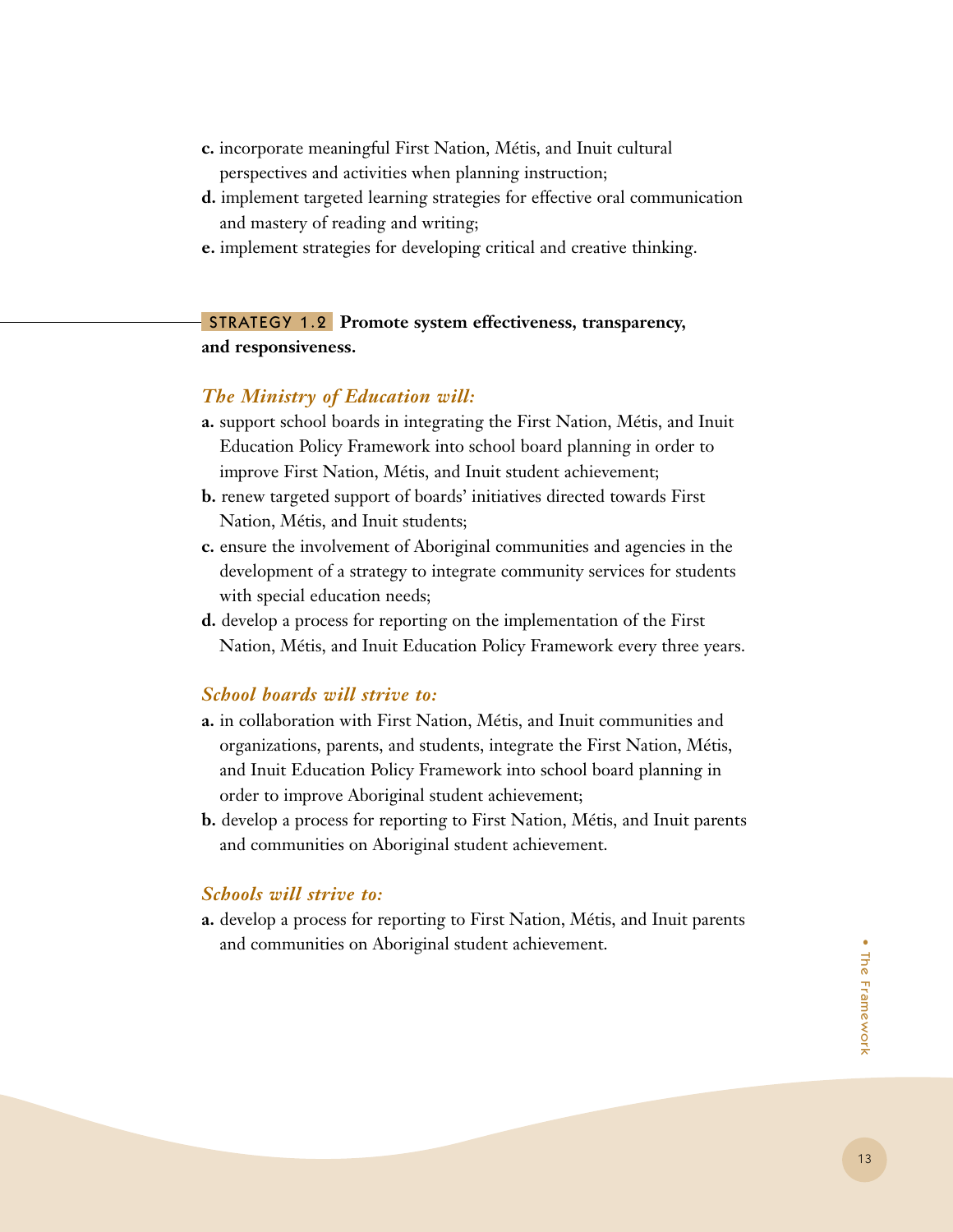#### **GOAL 2: Reduce Gaps in Student Achievement**

#### **PERFORMANCE MEASURES**

- Significant increase in the graduation rate of First Nation, Métis, and Inuit students
- Significant improvement in First Nation, Métis, and Inuit student achievement
- Significant improvement in First Nation, Métis, and Inuit students' self-esteem
- Increased collaboration between First Nation education authorities and school boards to ensure that First Nation students in First Nation communities receive the preparation they need in order to succeed when they make the transition to provincially funded schools
- Increased satisfaction among educators in provincially funded schools with respect to targeted professional development and resources designed to help them serve First Nation, Métis, and Inuit students more effectively

#### STRATEGY 2.1 **Enhance support to improve literacy and numeracy skills.**

#### *The Ministry of Education will:*

- **a.** provide focused support for training in effective literacy and numeracy strategies for teachers of all students, including First Nation, Métis, and Inuit students;
- **b.** collaborate with faculties of education, the Ontario College of Teachers, and Aboriginal teachers and communities to provide focused support for the ongoing education of teachers of Aboriginal students in literacy and numeracy strategies;
- **c.** provide support to school boards to develop yearly action plans focused on improving the literacy and numeracy skills of First Nation, Métis, and Inuit students, including students with special education needs.

#### *School boards will strive to:*

**a.** develop yearly action plans focused on improving the literacy and numeracy skills of First Nation, Métis, and Inuit students, including students with special education needs;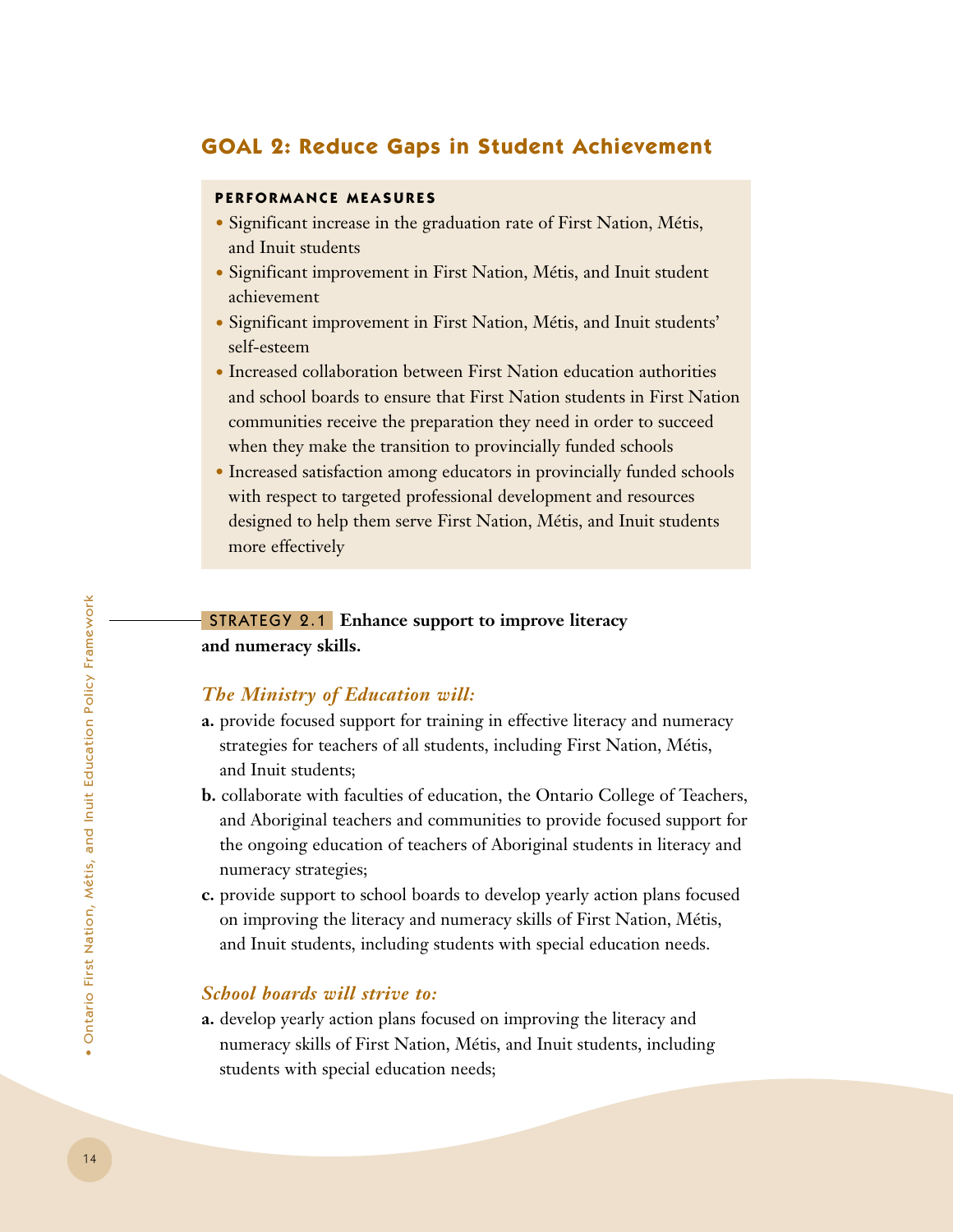**b.** ensure that First Nation, Métis, and Inuit students are included in early screening and intervention programs aimed at the identification and remediation of learning difficulties.

#### *Schools will strive to:*

**a.** in collaboration with ministry resource staff, implement yearly action plans focused on improving the literacy and numeracy skills of First Nation, Métis, and Inuit students.

STRATEGY 2.2 **Provide additional support in a variety of areas to reduce gaps in student outcomes.** 

- **a.** ensure continued Aboriginal representation on the Minister's Advisory Council on Special Education (MACSE);
- **b.** in collaboration with school boards and First Nation, Métis, and Inuit communities and organizations, develop innovative approaches to meet the needs of First Nation, Métis, and Inuit students living in large urban centres;
- **c.** support horizontal policy development among ministries responsible for First Nation, Métis, and Inuit children and youth, on the model of current efforts by other ministries and social agencies in the area of early childhood development, which involve assistance with prenatal and postnatal nutrition, prevention of Fetal Alcohol Spectrum Disorder births, support for young parents in raising children, support for early literacy environments, and programs for early detection of learning difficulties, all with sensitivity to Aboriginal cultures and traditions;
- **d.** support the Native Counsellor Program in training qualified Aboriginal Education Counsellors, who would provide counselling services to First Nation, Métis, and Inuit students in elementary and secondary schools;
- **e.** collaborate with faculties of education and the Ontario College of Teachers to consider the development of a Native Counsellors Additional Qualification Program for members of the College who provide counselling services to First Nation, Métis, and Inuit students in elementary and secondary schools;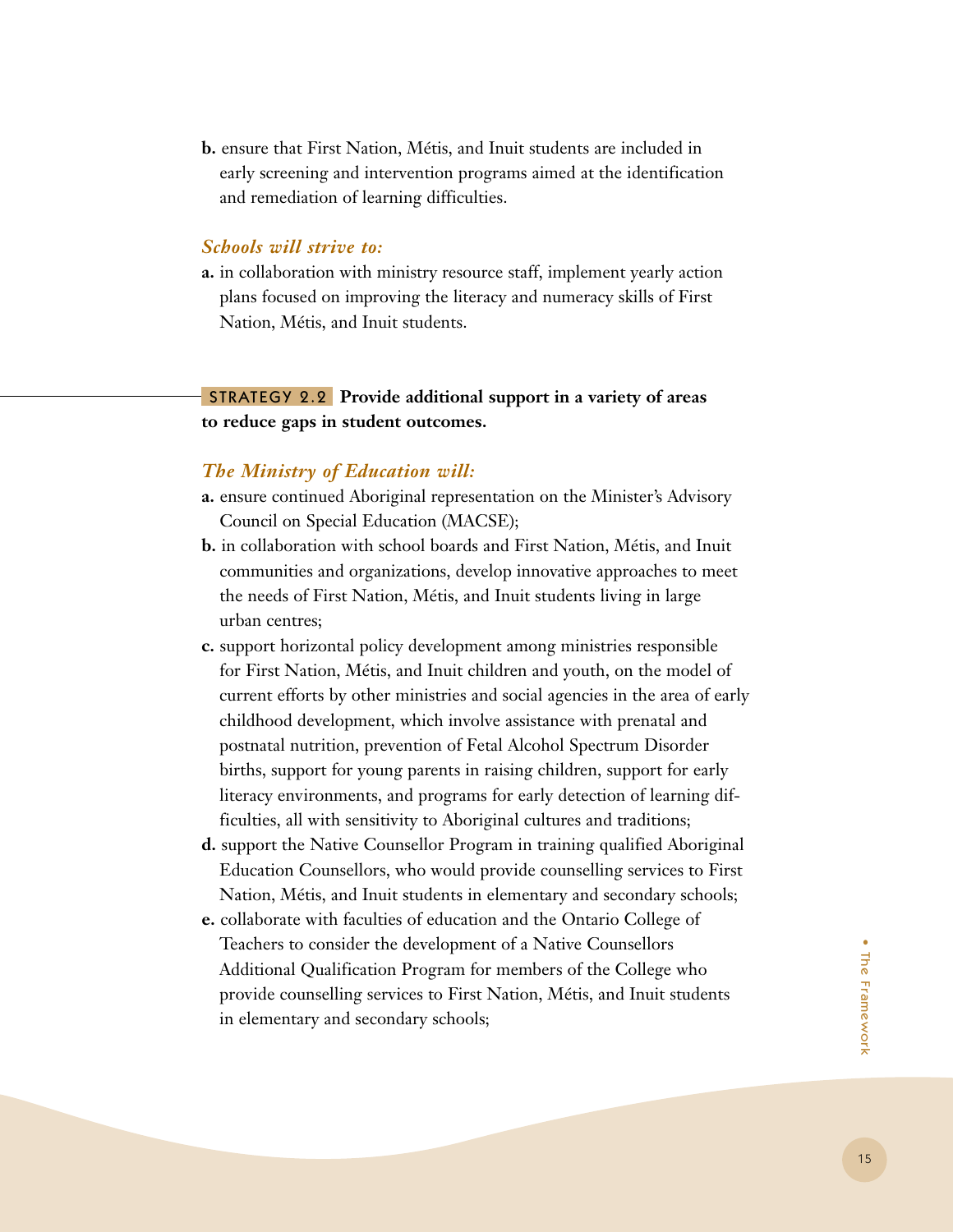- **f.** continue to support the Alternative Secondary School Program within Native Friendship Centres;
- **g.** ensure that First Nation, Métis, and Inuit students have access to the accommodations and/or modifications and special education programs and services they need to achieve success.

#### *School boards will strive to:*

- **a.** create strategic partnerships with First Nations to help students make a smoother transition from schools in First Nation communities to provincially funded elementary and secondary schools;
- **b.** develop strategies and procedures to ensure smooth placement, and any necessary subsequent adjustments, for First Nation students with special education needs as they move between schools in First Nation communities and provincial school boards;
- **c.** hire qualified Aboriginal Education Counsellors and promote their effectiveness in providing appropriate services to First Nation, Métis, and Inuit students;
- **d.** provide First Nation, Métis, and Inuit students with access to programs that focus on Aboriginal cultures and traditions and are delivered by Aboriginal staff, such as the Alternative Secondary School Program within Native Friendship Centres;
- **e.** develop lighthouse programs focused on Aboriginal students under the ministry's Student Success and literacy/numeracy initiatives.

#### *Schools will strive to:*

- **a.** in cooperation with First Nations, provide support for First Nation students making the transition to provincially funded elementary and secondary schools;
- **b.** provide a supportive and safe environment for all First Nation, Métis, and Inuit students in provincially funded elementary and secondary schools.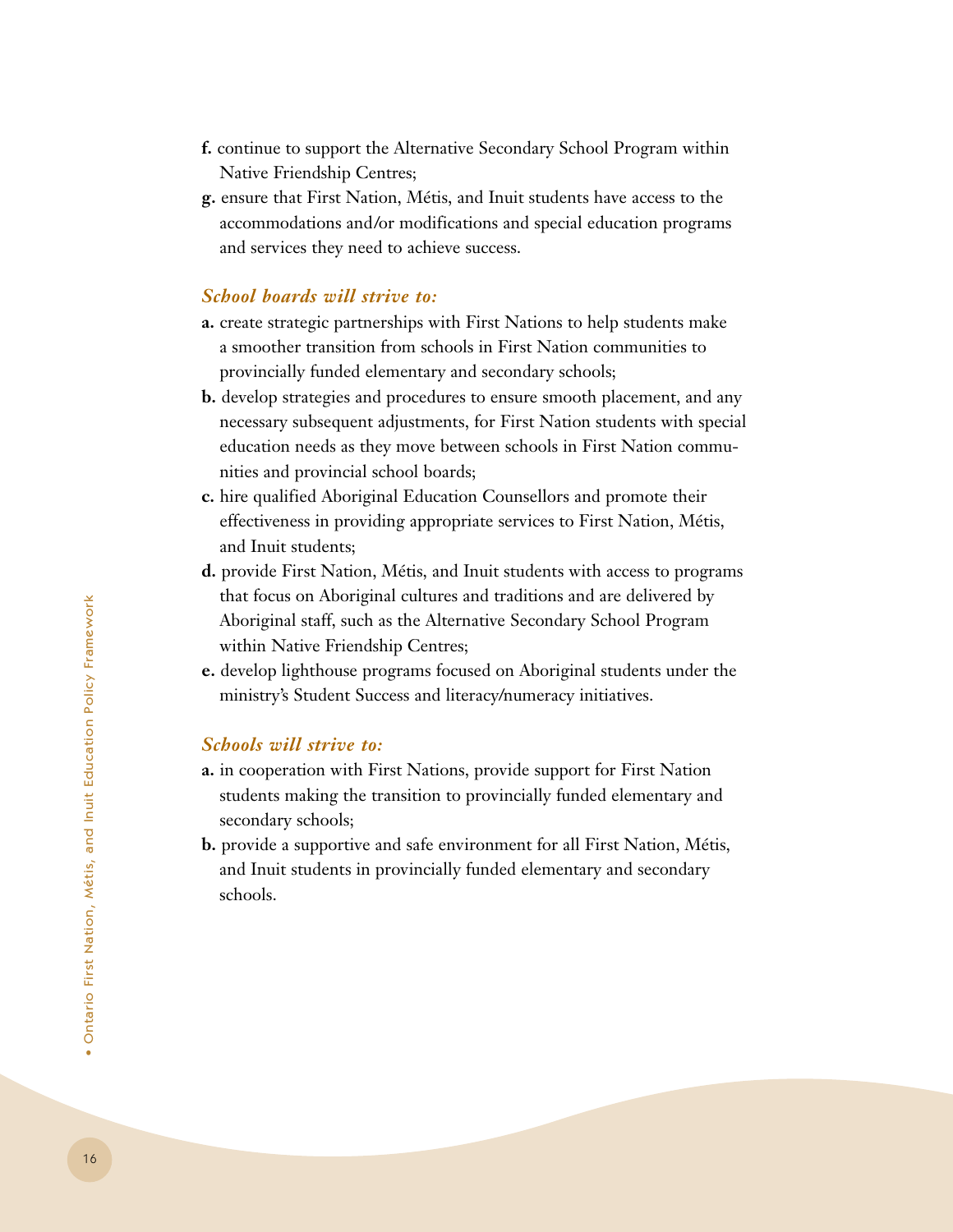#### **GOAL 3: High Levels of Public Confidence**

#### **PERFORMANCE MEASURES**

- Increased participation of First Nation, Métis, and Inuit parents in the education of their children
- Increased opportunities for knowledge sharing, collaboration, and issue resolution among Aboriginal communities, First Nation governments and education authorities, schools, school boards, and the Ministry of Education
- Integration of educational opportunities to significantly improve the knowledge of all students and educators in Ontario about the rich cultures and histories of First Nation, Métis, and Inuit peoples

#### STRATEGY 3.1 **Build educational leadership capacity and coordination.**

- **a.** through the Aboriginal Education Office, provide leadership on Aboriginal education for the various branches of the ministry and for other ministries, school boards, schools, and other education stakeholders in Ontario;
- **b.** strengthen Aboriginal voice and involvement in educational structures, such as the Education Partnership Table, which includes First Nation and Métis representation;
- **c.** work with the federal government and First Nation, Métis, and Inuit organizations to strengthen coordination on Aboriginal education;
- **d.** collaborate with the Ontario College of Teachers to help strengthen education leadership with respect to the education of principals and supervisory officers by ensuring that appropriate attention to Aboriginal education is reflected in the College's Additional Qualification Guidelines for the Principal's Qualification Program, the Principal's Development Course, and the Supervisory Officer's Qualification Program;
- **e.** offer assistance to First Nations to help strengthen education leadership in areas such as training of principals, with sensitivity to First Nation traditions and practices;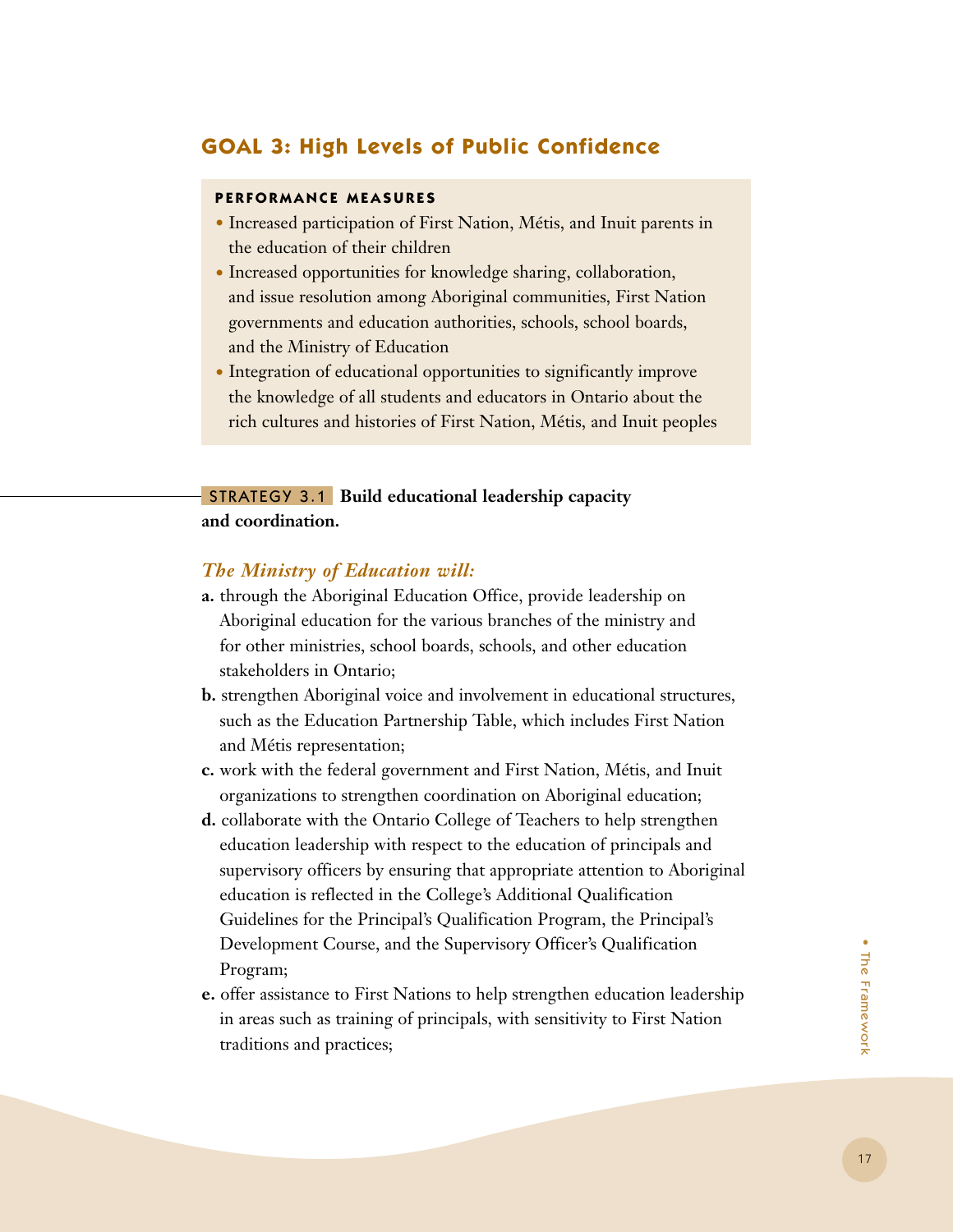**f.** research and disseminate information about effective practices for helping First Nation, Métis, and Inuit students succeed in school.

#### *School boards will strive to:*

- **a.** build strong positive connections with local First Nations and other Aboriginal organizations, such as Friendship Centres;
- **b.** engage in shared planning with First Nation, Métis, and Inuit families and communities with respect to student transitions, curriculum, resource materials, and student supports;
- **c.** maintain continuous dialogue with First Nations regarding tuition agreements, thus ensuring transparency and accountability;
- **d.** research and promote effective practices for helping First Nation, Métis, and Inuit students succeed in school.

#### *Schools will strive to:*

- **a.** implement best practices relating to First Nation, Métis, and Inuit student success;
- **b.** in cooperation with First Nation, Métis, and Inuit communities and organizations, offer career events involving First Nation, Métis, and Inuit role models;
- **c.** foster Aboriginal students' leadership skills.

STRATEGY 3.2 **Build capacity to support identity building, including the appreciation of Aboriginal perspectives, values, and cultures by all students, school board staff, and elected trustees.** 

- **a.** integrate content that reflects First Nation, Métis, and Inuit histories, cultures, and perspectives throughout the Ontario curriculum and related resources;
- **b.** increase the knowledge of all Ontario educators about First Nation, Métis, and Inuit issues and raise their cultural awareness by encouraging faculties of education, the Ontario College of Teachers, school boards, teacher federations, and professional associations to provide appropriate training and professional development focused on Aboriginal histories, cultures, and perspectives for teachers, principals, and supervisory officers;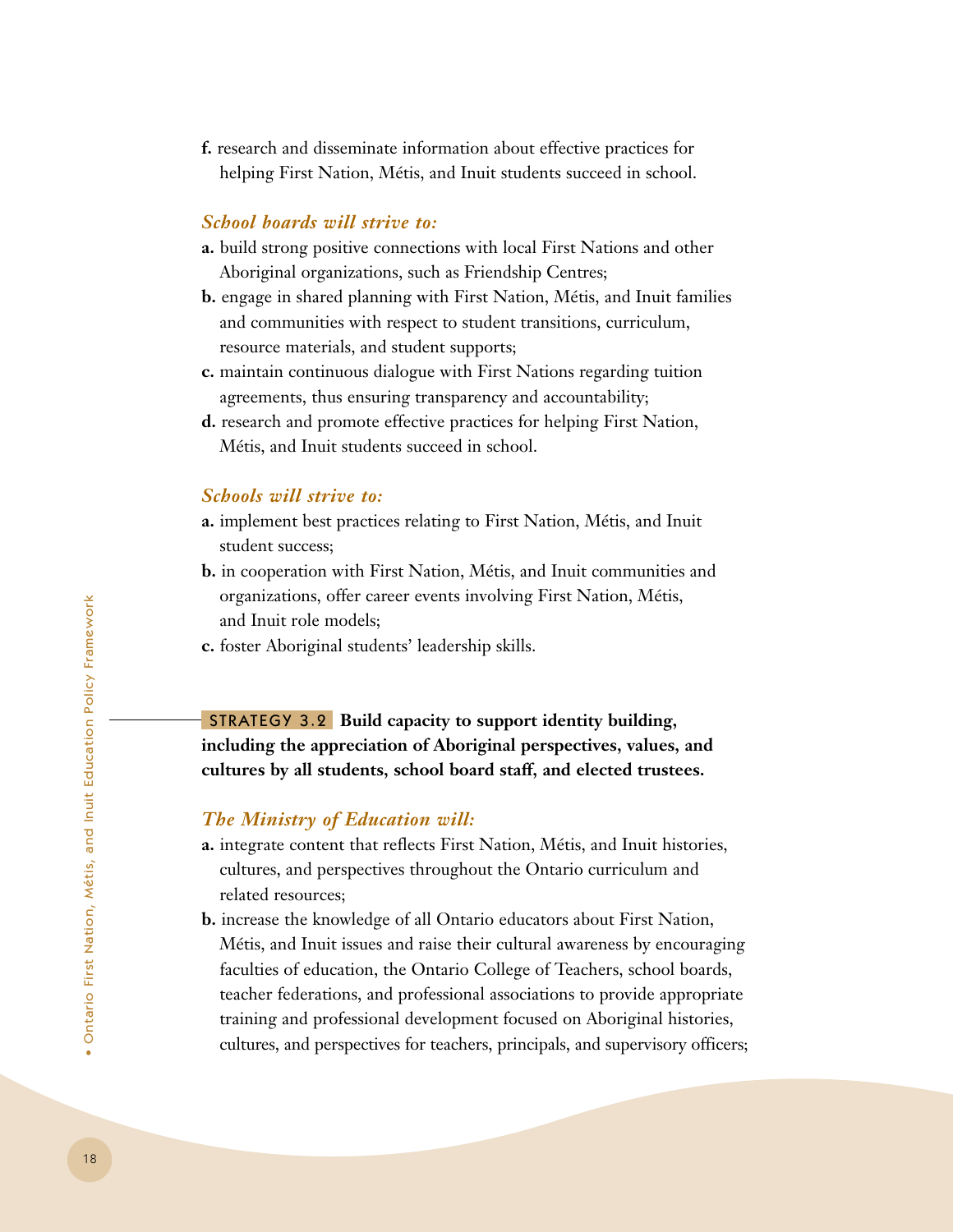**c.** encourage trustee organizations to promote awareness of First Nation, Métis, and Inuit perspectives, values, and cultures among elected trustees.

#### *School boards will strive to:*

- **a.** offer training for teachers about First Nation, Métis, and Inuit histories, cultures, and perspectives;
- **b.** develop and implement programs and services that are supportive and reflective of First Nation, Métis, and Inuit cultures and languages;
- **c.** increase access to Native Language and Native Studies programming for all students;
- **d.** facilitate intercultural dialogue throughout school communities.

#### *Schools will strive to:*

- **a.** increase knowledge of First Nation, Métis, and Inuit cultures among all school staff;
- **b.** acquire and provide access to a variety of accurate and reliable Aboriginal resources such as periodicals, books, software, and resources in other media, including materials in the main Aboriginal languages;
- **c.** recognize and promote Native Language and Native Studies programming for all students;
- **d.** foster school-community projects with appropriate cultural components.

STRATEGY 3.3 **Foster supportive and engaged families and communities.** 

- **a.** ensure Aboriginal representation on the Parent Involvement Advisory Board;
- **b.** through the Parent Engagement Office, directly support schools and school boards in their efforts to enhance First Nation, Métis, and Inuit parental engagement;
- **c.** communicate to First Nation, Métis, and Inuit families and communities, in a clear, concise, and accessible way, information about the overall and specific expectations in the Ontario curriculum that reflect First Nation, Métis, and Inuit histories, cultures, and perspectives.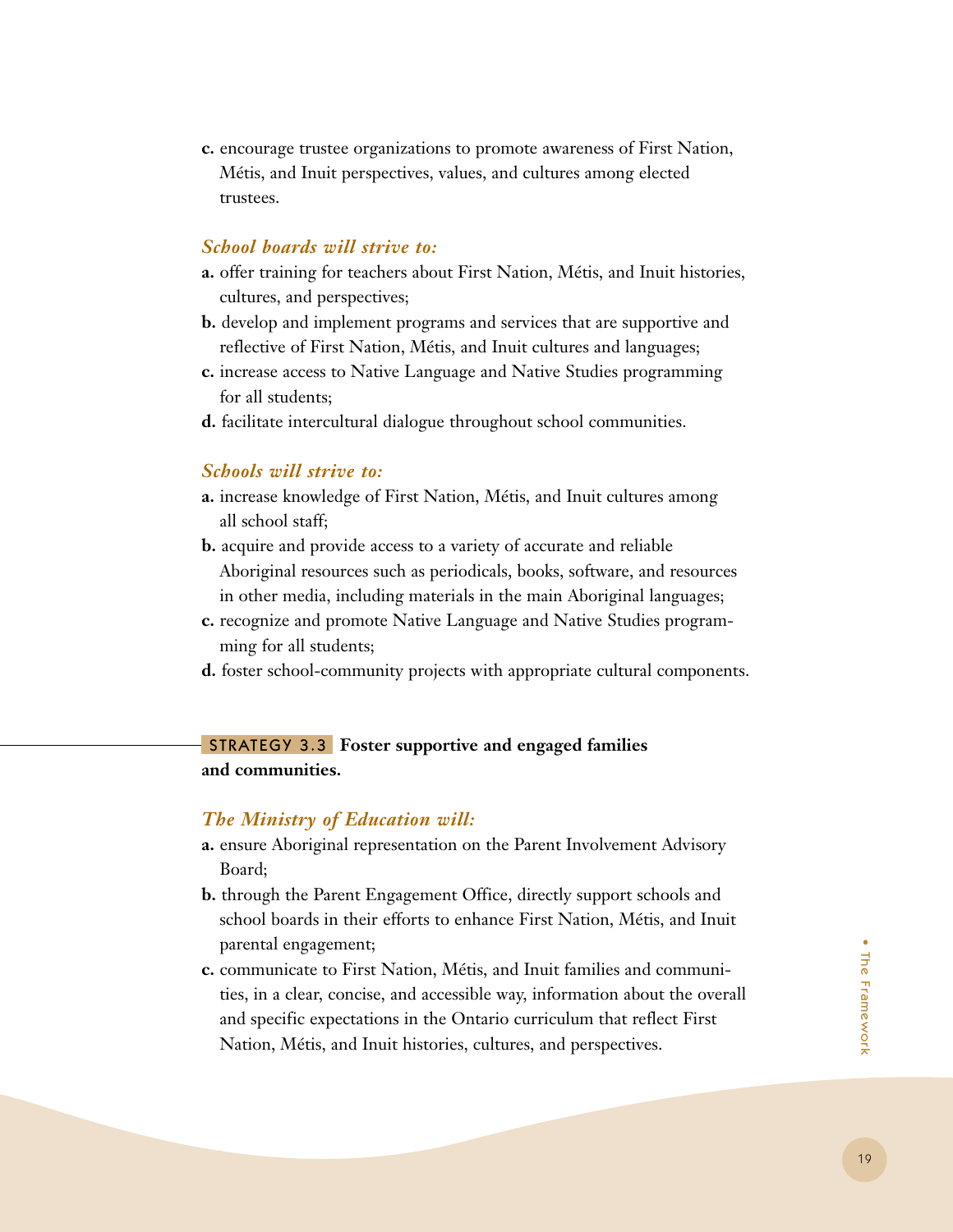#### *School boards will strive to:*

- **a.** establish First Nation, Métis, and Inuit Education Advisory Committees that include representation from First Nations, community members, and local Aboriginal service delivery organizations, such as Friendship Centres;
- **b.** develop creative strategies to encourage more First Nation, Métis, and Inuit parents to participate more actively and directly in the education of their children;
- **c.** develop strategies to involve First Nation, Métis, and Inuit communities and service providers in ensuring that integrated and seamless services are provided to First Nation, Métis, and Inuit students with special education needs;
- **d.** increase involvement of First Nation, Métis, and Inuit parents, Elders, and other community resources;
- **e.** provide continuing education programs for First Nation, Métis, and Inuit parents;
- **f.** develop creative strategies to engage more First Nation, Métis, and Inuit students in school activities and encourage them to participate more actively in school.

#### *Schools will strive to:*

- **a.** implement specific strategies, including support networks, to increase First Nation, Métis, and Inuit parents' participation in their children's education and First Nation, Métis, and Inuit student participation in school;
- **b.** support First Nation, Métis, and Inuit families in the areas of literacy, numeracy, and career development.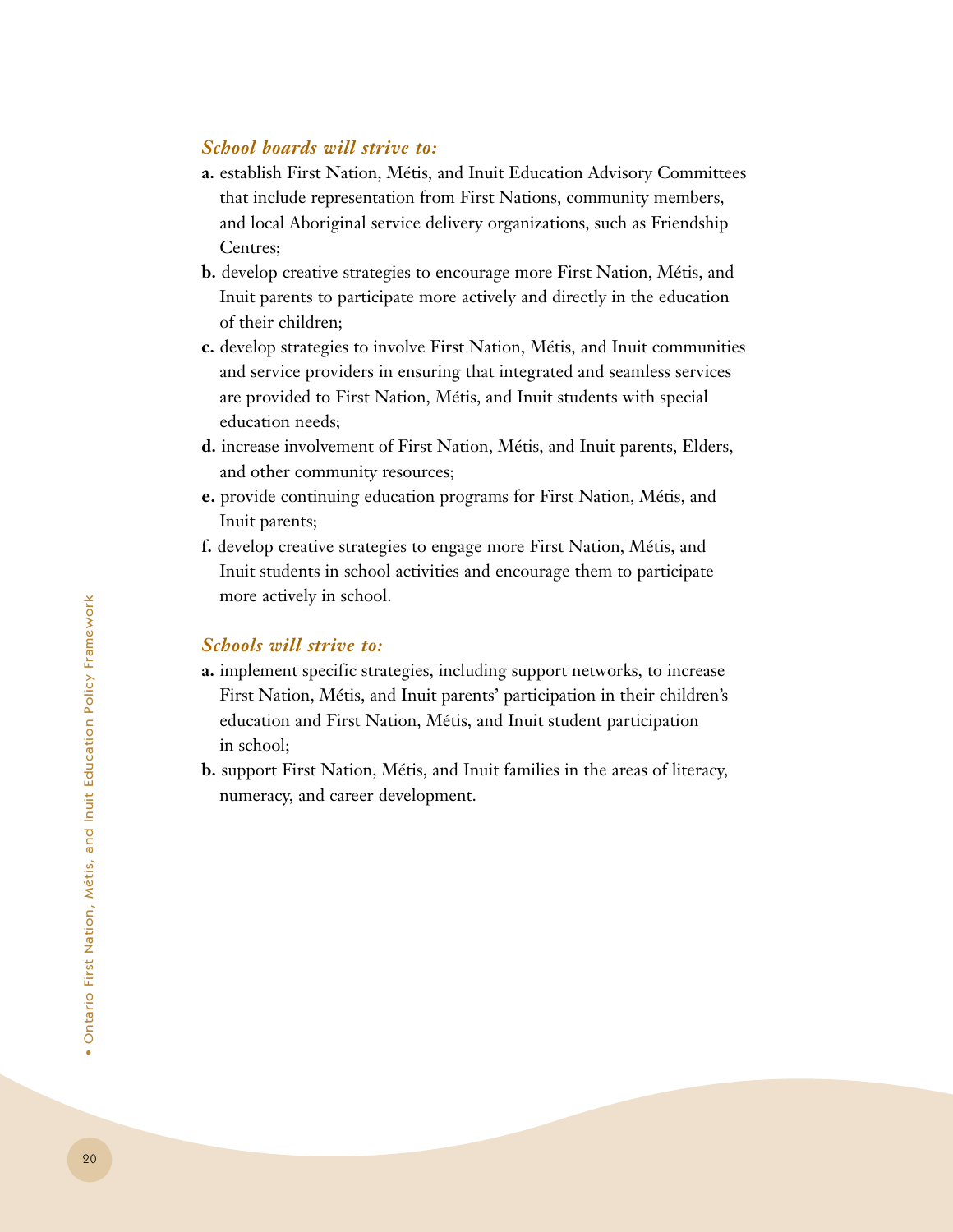# <span id="page-22-0"></span>Framework Summary

| <b>GOALS</b>                                          | <b>STRATEGIES</b>                                                                                                                                                                 | PERFORMANCE MEASURES                                                                                                                                                                                                                                                                                                                                                                                                                                                                                                                                                                                                                                                                                                                                                                                                                  |
|-------------------------------------------------------|-----------------------------------------------------------------------------------------------------------------------------------------------------------------------------------|---------------------------------------------------------------------------------------------------------------------------------------------------------------------------------------------------------------------------------------------------------------------------------------------------------------------------------------------------------------------------------------------------------------------------------------------------------------------------------------------------------------------------------------------------------------------------------------------------------------------------------------------------------------------------------------------------------------------------------------------------------------------------------------------------------------------------------------|
| 1.<br><b>High Level</b><br>of Student<br>Achievement  | <b>1.1:</b> Build capacity<br>for effective teaching,<br>assessment, and<br>evaluation practices.<br>1.2: Promote system<br>effectiveness, transparen-<br>cy, and responsiveness. | I. Significant increase in the percentage<br>of First Nation, Métis, and Inuit stu-<br>dents meeting provincial standards on<br>province-wide assessments in reading,<br>writing, and mathematics<br>2. Significant increase in the number of<br>First Nation, Métis, and Inuit teaching<br>and non-teaching staff in school boards<br>across Ontario                                                                                                                                                                                                                                                                                                                                                                                                                                                                                 |
| 2.<br><b>Reduce Gaps</b><br>in Student<br>Achievement | 2.1: Enhance support<br>to improve literacy and<br>numeracy skills.<br>2.2: Provide additional<br>support in a variety of<br>areas to reduce gaps in<br>student outcomes.         | 3. Significant increase in the graduation<br>rate of First Nation, Métis, and Inuit<br>students<br>4. Significant improvement in First<br>Nation, Métis, and Inuit student<br>achievement<br>5. Significant improvement in First<br>Nation, Métis, and Inuit students'<br>self-esteem<br>6. Increased collaboration between<br>First Nation education authorities<br>and school boards to ensure that First<br>Nation students in First Nation commu-<br>nities receive the preparation they need<br>to succeed when they make the transi-<br>tion to provincially funded schools<br>7. Increased satisfaction among educa-<br>tors in provincially funded schools with<br>respect to targeted professional develop-<br>ment and resources designed to help<br>them serve First Nation, Métis, and<br>Inuit students more effectively |

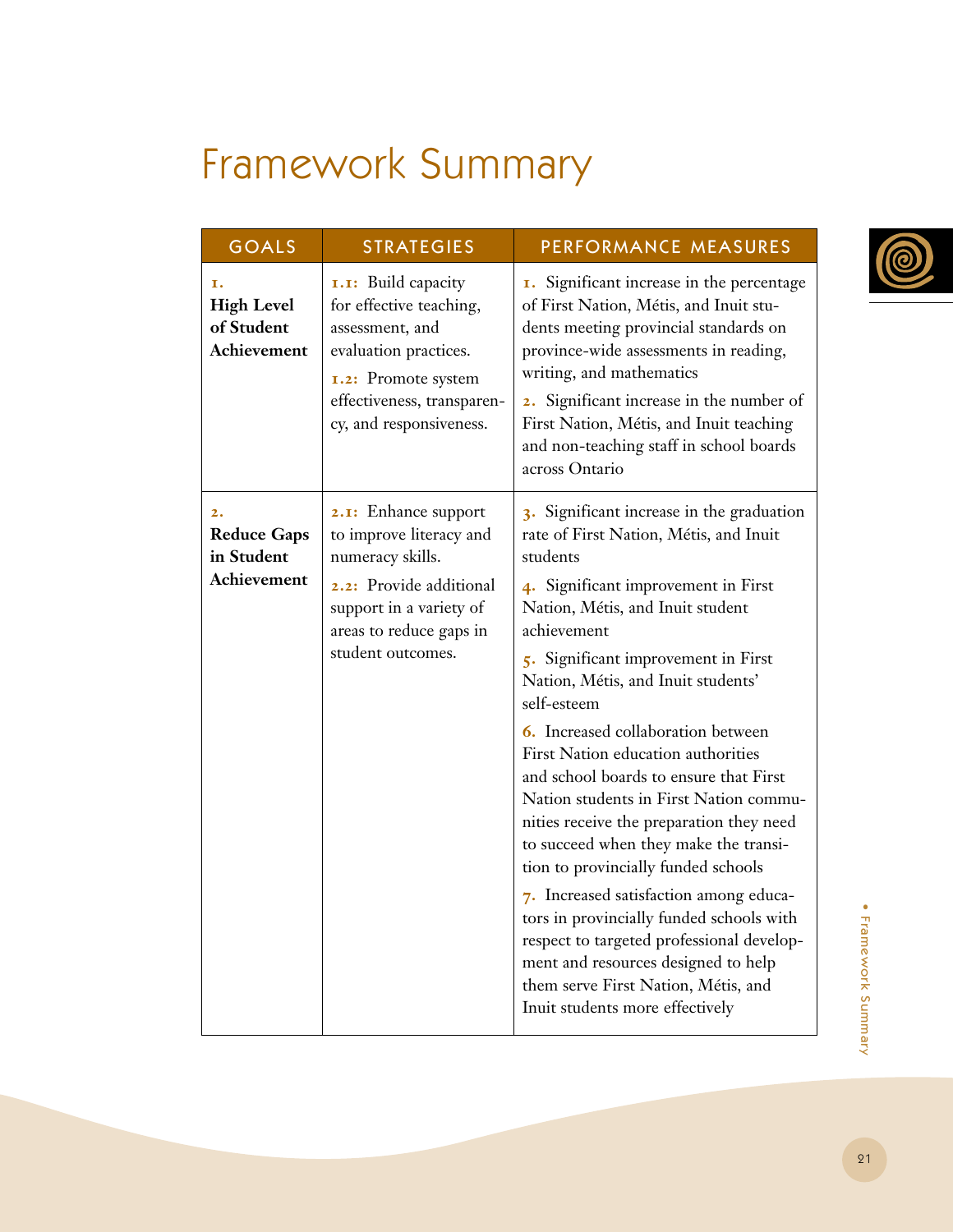| <b>GOALS</b>                                        | <b>STRATEGIES</b>                                                                                                                                                                                                                                                                                                                                             | PERFORMANCE MEASURES                                                                                                                                                                                                                                                                                                                                                                                                                                                                                                                                                                                      |
|-----------------------------------------------------|---------------------------------------------------------------------------------------------------------------------------------------------------------------------------------------------------------------------------------------------------------------------------------------------------------------------------------------------------------------|-----------------------------------------------------------------------------------------------------------------------------------------------------------------------------------------------------------------------------------------------------------------------------------------------------------------------------------------------------------------------------------------------------------------------------------------------------------------------------------------------------------------------------------------------------------------------------------------------------------|
| 3.<br><b>High Levels</b><br>of Public<br>Confidence | 3.1: Build educational<br>leadership capacity and<br>coordination.<br>3.2: Build capacity to<br>support identity build-<br>ing, including the appre-<br>ciation of Aboriginal<br>perspectives, values, and<br>cultures by all students,<br>school board staff, and<br>elected trustees.<br>3.3: Foster supportive<br>and engaged families and<br>communities. | 8. Increased participation of First<br>Nation, Métis, and Inuit parents in the<br>education of their children<br>9. Increased opportunities for knowl-<br>edge sharing, collaboration, and issue<br>resolution among Aboriginal communi-<br>ties, First Nation governments and<br>education authorities, schools, school<br>boards, and the Ministry of Education<br><b>10.</b> Integration of educational oppor-<br>tunities to significantly improve the<br>knowledge of all students and educators<br>in Ontario about the rich cultures<br>and histories of First Nation, Métis, and<br>Inuit peoples |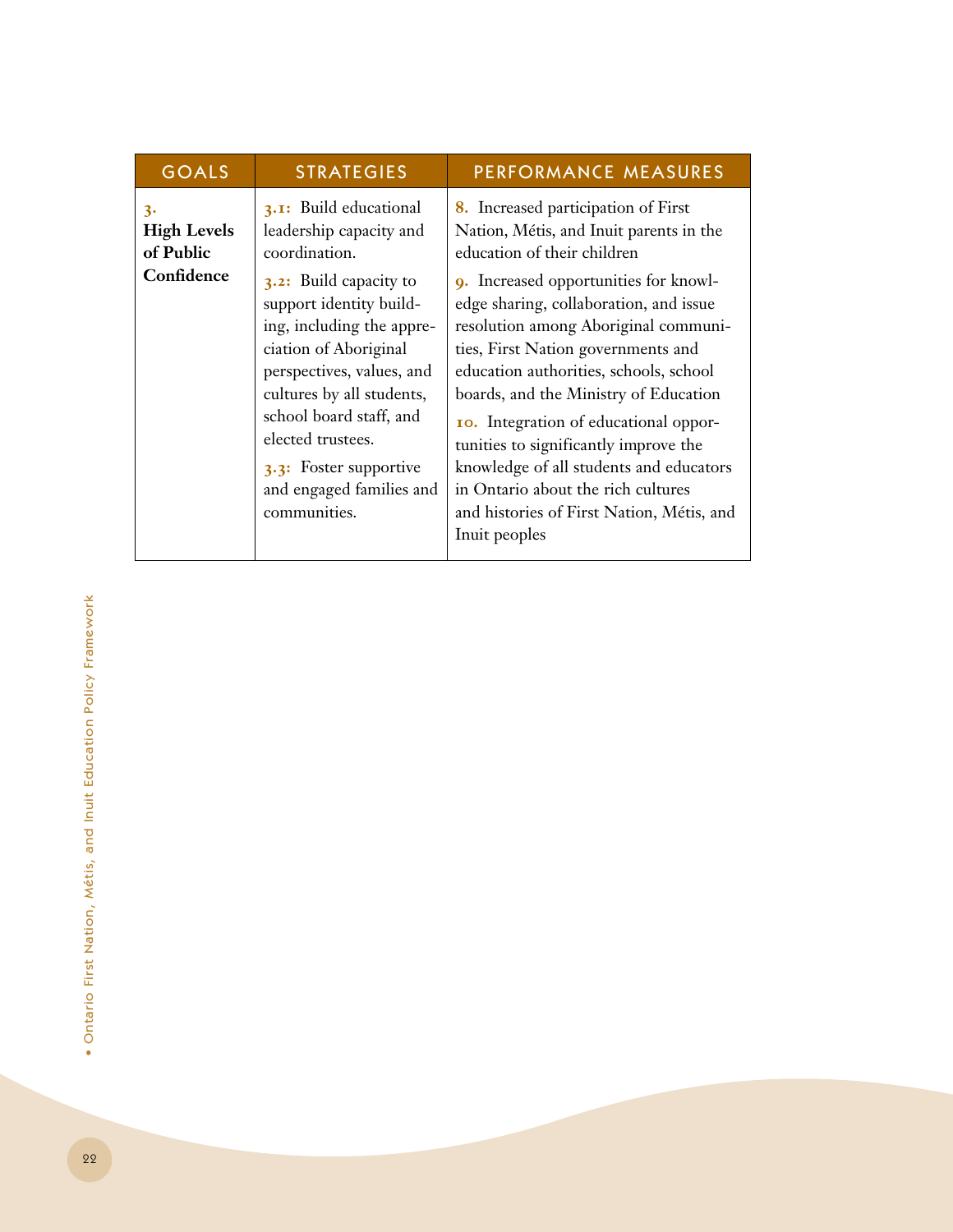# <span id="page-24-0"></span>Appendix A

#### **Background Information on Aboriginal Education in Ontario**

Aboriginal and treaty rights of the Aboriginal peoples of Canada are recognized and affirmed in the Constitution Acts, 1867 to 1982 (section 35). Section 35(2) indicates that Aboriginal peoples of Canada include Indian, Inuit, and Métis people. Section 91(24) gives the Parliament of Canada exclusive jurisdiction over the creation of laws relating to "Indians and lands reserved for the Indians", and section 93 gives provincial legislatures exclusive jurisdiction over the creation of laws related to education.

There are five cohorts of Aboriginal students in Ontario, as follows:

| <b>I.</b> | <b>First Nation students</b><br>who live in First Nation<br>communities and attend<br>federally funded elementary<br>or secondary schools in<br>First Nation communities. | • The estimated number of students is 20,100.4<br>• Elementary and secondary education of these<br>students is the responsibility of the local First<br>Nation Education Authority, the band council,<br>or the federal government.<br>• Funding for the education of these students is<br>provided by the federal government.<br>• Secondary schools in First Nation communities<br>register with the Ministry of Education as<br>private schools in order to offer credit courses<br>leading to the Ontario Secondary School<br>Diploma. In 2005, there were 34 First Nation<br>secondary schools.<br>• The Ministry of Education provides professional |
|-----------|---------------------------------------------------------------------------------------------------------------------------------------------------------------------------|-----------------------------------------------------------------------------------------------------------------------------------------------------------------------------------------------------------------------------------------------------------------------------------------------------------------------------------------------------------------------------------------------------------------------------------------------------------------------------------------------------------------------------------------------------------------------------------------------------------------------------------------------------------|
|           |                                                                                                                                                                           | development opportunities for teachers and<br>principals in First Nation schools on a fee-<br>for-service basis.                                                                                                                                                                                                                                                                                                                                                                                                                                                                                                                                          |
|           |                                                                                                                                                                           |                                                                                                                                                                                                                                                                                                                                                                                                                                                                                                                                                                                                                                                           |

4. 2001 Census of Canada.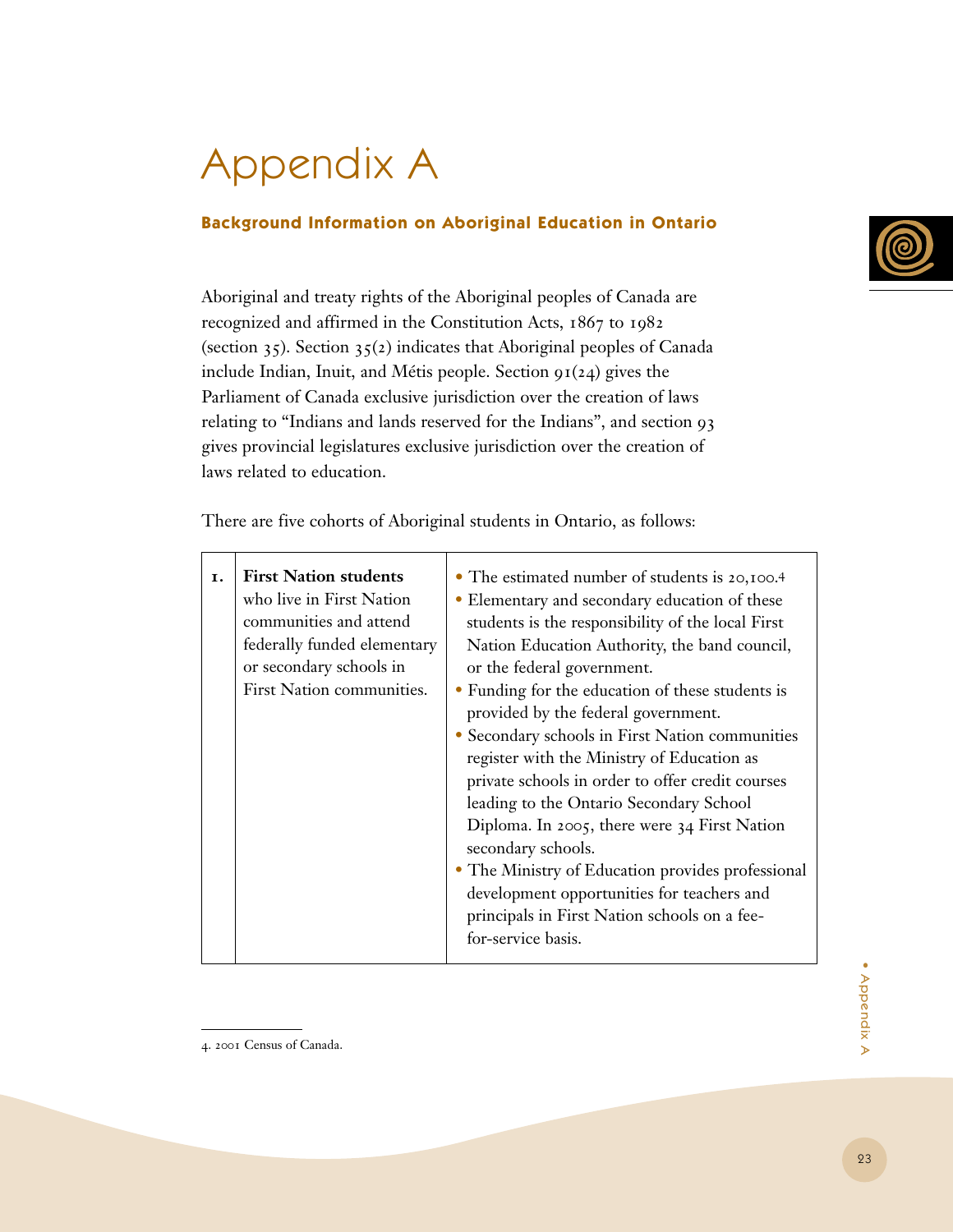| 2. | <b>First Nation students</b><br>who live in First Nation<br>communities but attend<br>provincially funded<br>elementary or secondary<br>schools under a tuition<br>agreement. | • The number of students is 5,212.5<br>· Some First Nations provide education program-<br>ming up to Grade 6, others up to Grade 8.<br>Most students must leave their communities to<br>continue their education in provincially funded<br>schools.<br>• A tuition agreement between a First Nation<br>or the federal government and a school board<br>covers the cost of education provided by the<br>school board. |
|----|-------------------------------------------------------------------------------------------------------------------------------------------------------------------------------|----------------------------------------------------------------------------------------------------------------------------------------------------------------------------------------------------------------------------------------------------------------------------------------------------------------------------------------------------------------------------------------------------------------------|
| 3. | <b>First Nation students</b><br>who live in the jurisdiction<br>of school boards and attend<br>provincially funded elemen-<br>tary or secondary schools.                      | • The estimated number of students is 18,300. <sup>6</sup><br>· Education funding for these students is provided<br>by the Ministry of Education under the Grants<br>for Student Needs (GSN), and the students are<br>treated like all other students of the board.                                                                                                                                                  |
| 4· | Métis students attend<br>provincially funded<br>elementary or secondary<br>schools.                                                                                           | • The estimated number of students is 26,200.7<br>• Education funding for these students is provided<br>by the Ministry of Education under the Grants<br>for Student Needs (GSN), and the students are<br>treated like all other students of the board.                                                                                                                                                              |
| 5. | Inuit students attend<br>provincially funded<br>elementary or secondary<br>schools.                                                                                           | • The estimated number of students is 600.8<br>• Education funding for these students is provided<br>by the Ministry of Education under the Grants<br>for Student Needs (GSN), and the students are<br>treated like all other students of the board.                                                                                                                                                                 |

According to 2001 Census data, there is a significant gap between the educational attainment of the Aboriginal population and that of the non-Aboriginal population (see Appendix C for detailed census data). Many Aboriginal people have few employment skills and lack the academic/literacy skills needed to upgrade their qualifications in an increasingly knowledge-oriented labour market.

<sup>5.</sup> Ministry of Education October Report (2004/05). **•** 6. 2001 Census.

<sup>7. 2001</sup> Census. • 8. 2001 Census.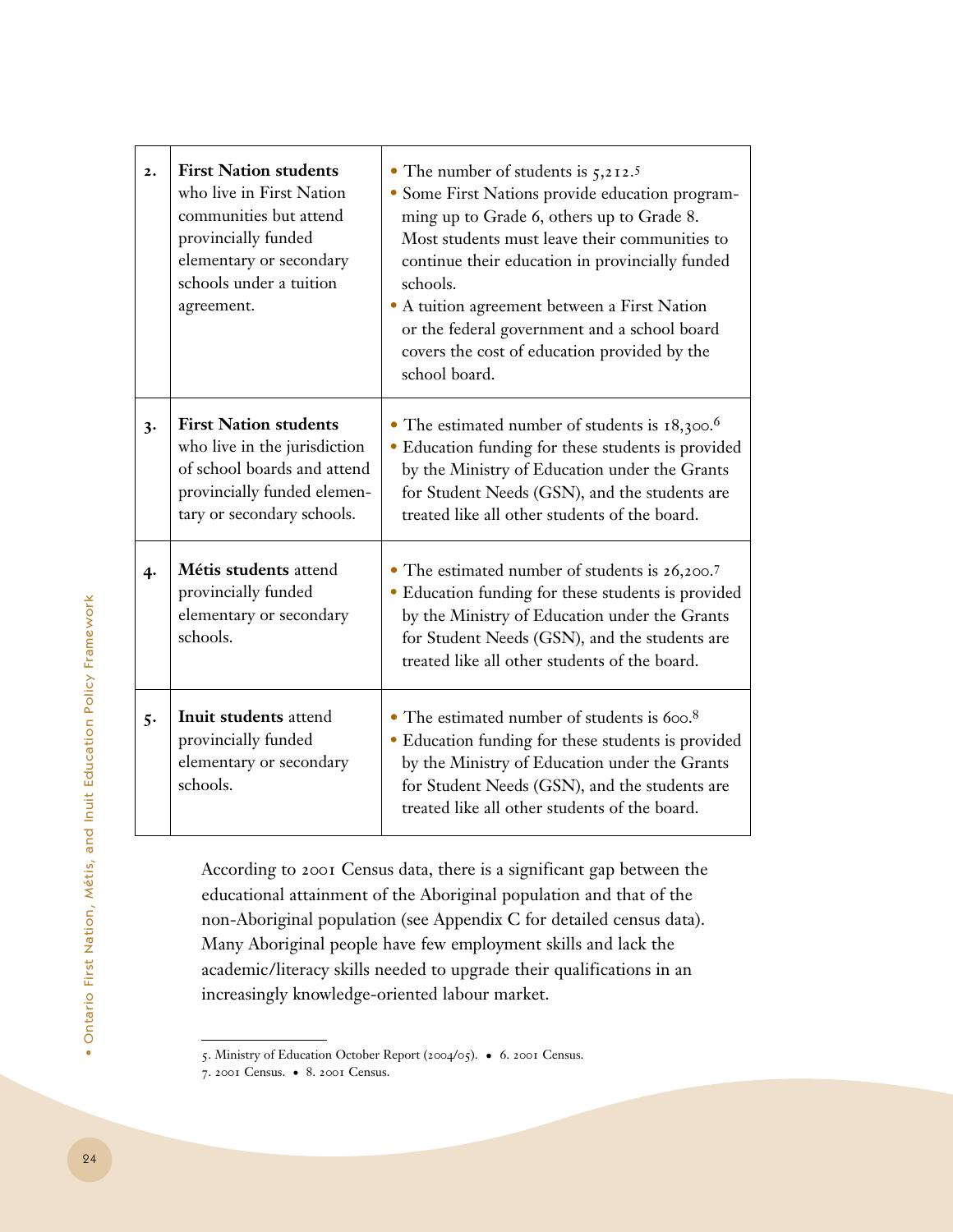Census data indicates that 42 per cent of the Aboriginal population in Ontario, aged 15 years and over, have less than a high school diploma, and only 6 per cent have completed a university degree. The 2005 federal Auditor General's Report estimated that it would take 28 years for First Nation high school graduation numbers to reach the Canadian average.

A number of studies conducted over the past 30 years, including the Penner Report (1983), the *Royal Commission on Aboriginal Peoples: Final Report* (1996), and the Nault Working Group Report on First Nations Education (2003), have pointed to the urgent need for governments to focus their efforts on improving educational outcomes among First Nation, Métis, and Inuit students. In 1972, the National Indian Brotherhood (now the Assembly of First Nations), released a document titled *Indian Control of Indian Education*. The document emphasized, among other things, the need for control of First Nation education by First Nation people, as well as the need for greater involvement of First Nation parents in the education of their children.

There are a number of issues that impact on Aboriginal student achievement, including a lack of awareness among teachers of the learning styles of Aboriginal students and a lack of understanding within schools and school boards of First Nation, Métis, and Inuit cultures, histories, and perspectives.

A further challenge is the lack of coordination between First Nation governments, Aboriginal organizations, and the provincial and federal governments, which has resulted in varied levels of educational support for First Nation, Métis, and Inuit students. However, efforts are currently under way at a number of levels to find collaborative ways of improving the education outcomes of First Nation, Métis, and Inuit students.

In September 2004, the Council of Ministers of Education, Canada, identified Aboriginal education as a priority issue. Ministers acknowledged the need to find new and varied ways of working together to improve the outcomes of First Nation, Métis, and Inuit students across both the elementary/secondary and postsecondary education systems.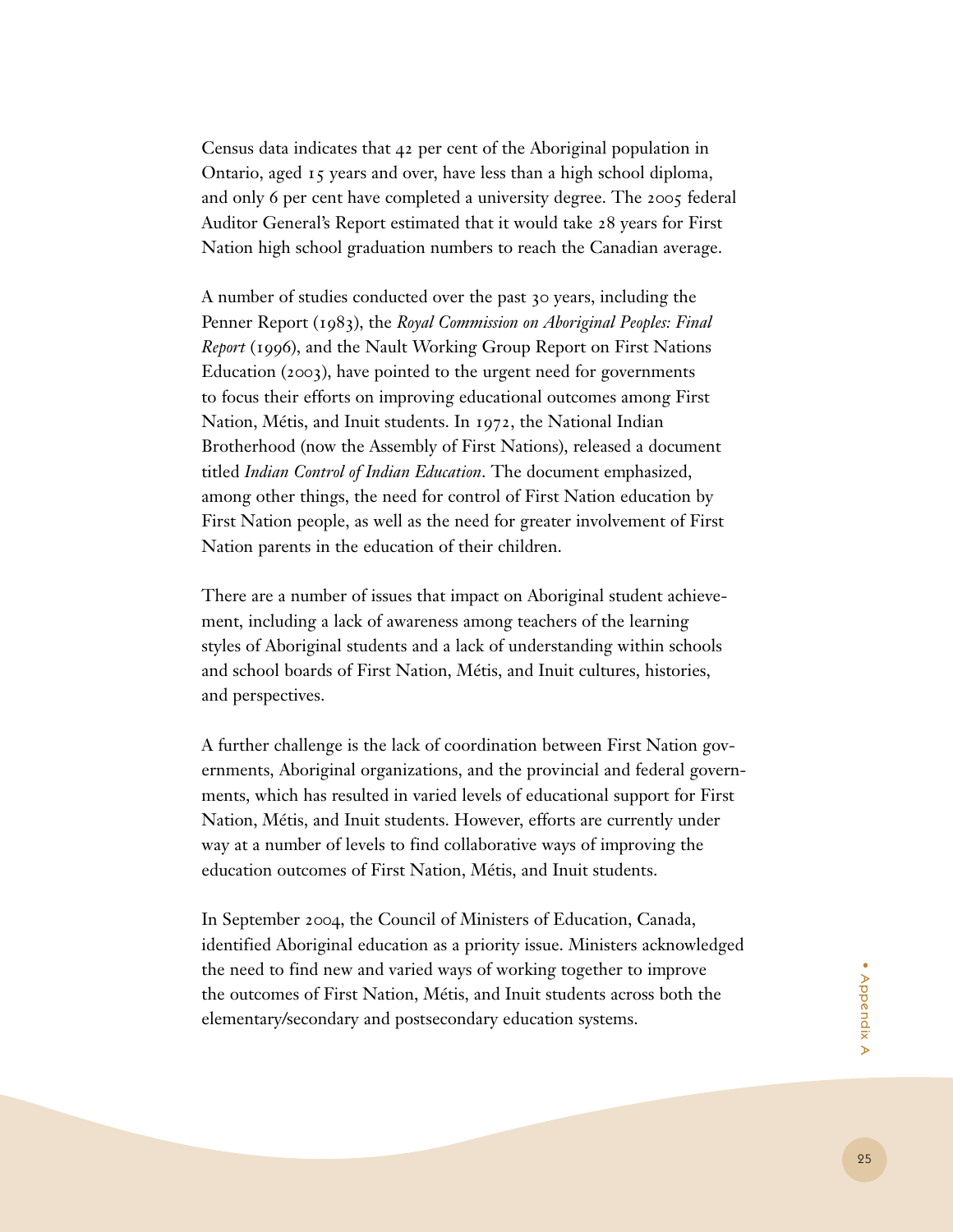The Ontario government's *New Approach to Aboriginal Affairs*, released in June 2005, envisions prosperous and healthy Aboriginal communities that will create a better future for Aboriginal children and youth. Ontario and Aboriginal leaders recognize the importance of education in improving lifelong opportunities for First Nation, Métis, and Inuit children and youth. The *New Approach* commits the government to working with Aboriginal leaders and organizations to improve educational outcomes among First Nation, Métis, and Inuit children and youth by:

- working with Aboriginal communities and organizations and school boards to develop an Aboriginal Education Policy Framework;
- fostering good relationships between First Nations and school boards;
- establishing clear roles and responsibilities, including those that pertain to the federal government's relationship with First Nations;
- working with the federal government to improve the learning environment and educational outcomes of First Nation students on reserve.

At the November 2005 First Ministers' Meeting, first ministers and national Aboriginal leaders agreed to close the quality-of-life gap between Aboriginal and non-Aboriginal people by addressing several issues, including health care, housing, and improvement in the K-12 educational achievement of First Nation, Métis, and Inuit students. First ministers and Aboriginal leaders set a target to close the high school graduation gap by 20 per cent over the next five years.

According to census data, improvements in Aboriginal educational attainment have been made over the years. However, greater efforts are needed to ensure that First Nation, Métis, and Inuit students succeed at a rate comparable to that of other students in the education system. Through strategies such as those described above and through the implementation of the First Nation, Métis, and Inuit Education Policy Framework, the Ministry of Education is committed to ensuring that First Nation, Métis, and Inuit students in Ontario have the necessary support to succeed.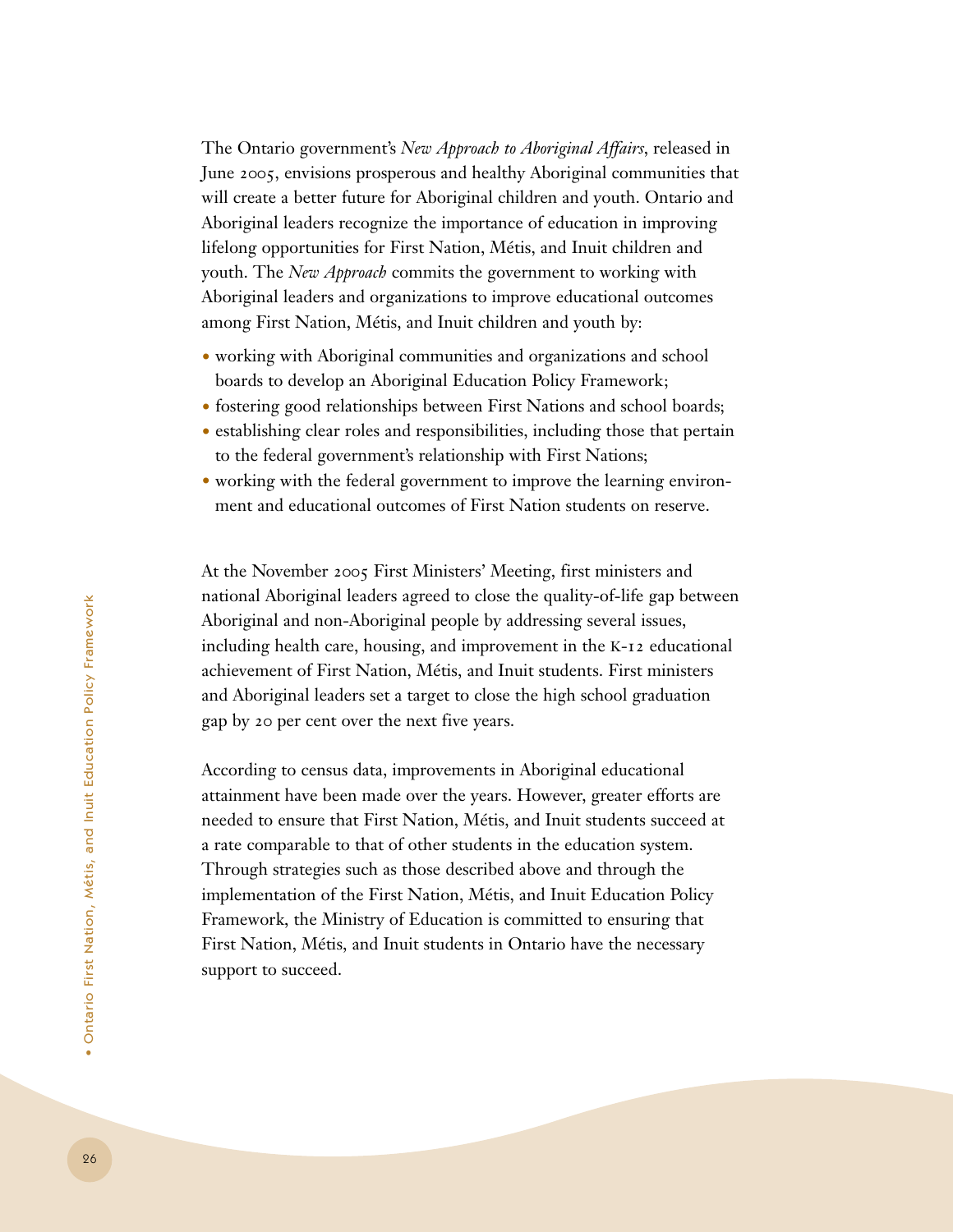# <span id="page-28-0"></span>Appendix B

#### **Selected Ontario Aboriginal Education Initiatives**



#### **Alternative Secondary School Programs within Native Friendship Centres**

- The ministry provides \$650,000 in support of alternative secondary schools in eight Native Friendship Centres to address high drop-out rates among urban First Nation, Métis, and Inuit students.
- Funding is intended to support activities such as cultural programs and counselling, as well as the use or engagement of resources such as Elders.
- Programs are located in London, Sudbury, Fort Erie, Fort Frances, Kenora, Sault Ste. Marie, Hamilton, and Ottawa.

#### **Native Studies**

- Curriculum policy documents have been developed for Native Studies, Grades 9-12.
- The Native Studies curriculum is designed to provide students with a broad range of knowledge related to First Nation, Métis, and Inuit peoples to help them better understand Aboriginal issues of public interest discussed at the local, regional, and national levels.
- The curriculum provides students with an increased awareness and understanding of the histories, cultures, and world views of First Nation, Métis, and Inuit peoples in Canada.

#### **Native Languages**

- Since 1987, the Grade 1-12 curriculum has included seven Native languages.
- Curriculum resource guides focusing on language patterns (grammar) have been developed to support the Native language curriculum.
- Native language teacher training programs are in place to train qualified Native language teachers.
- Students enrolled in a Native language program may be exempt from learning French as a second language.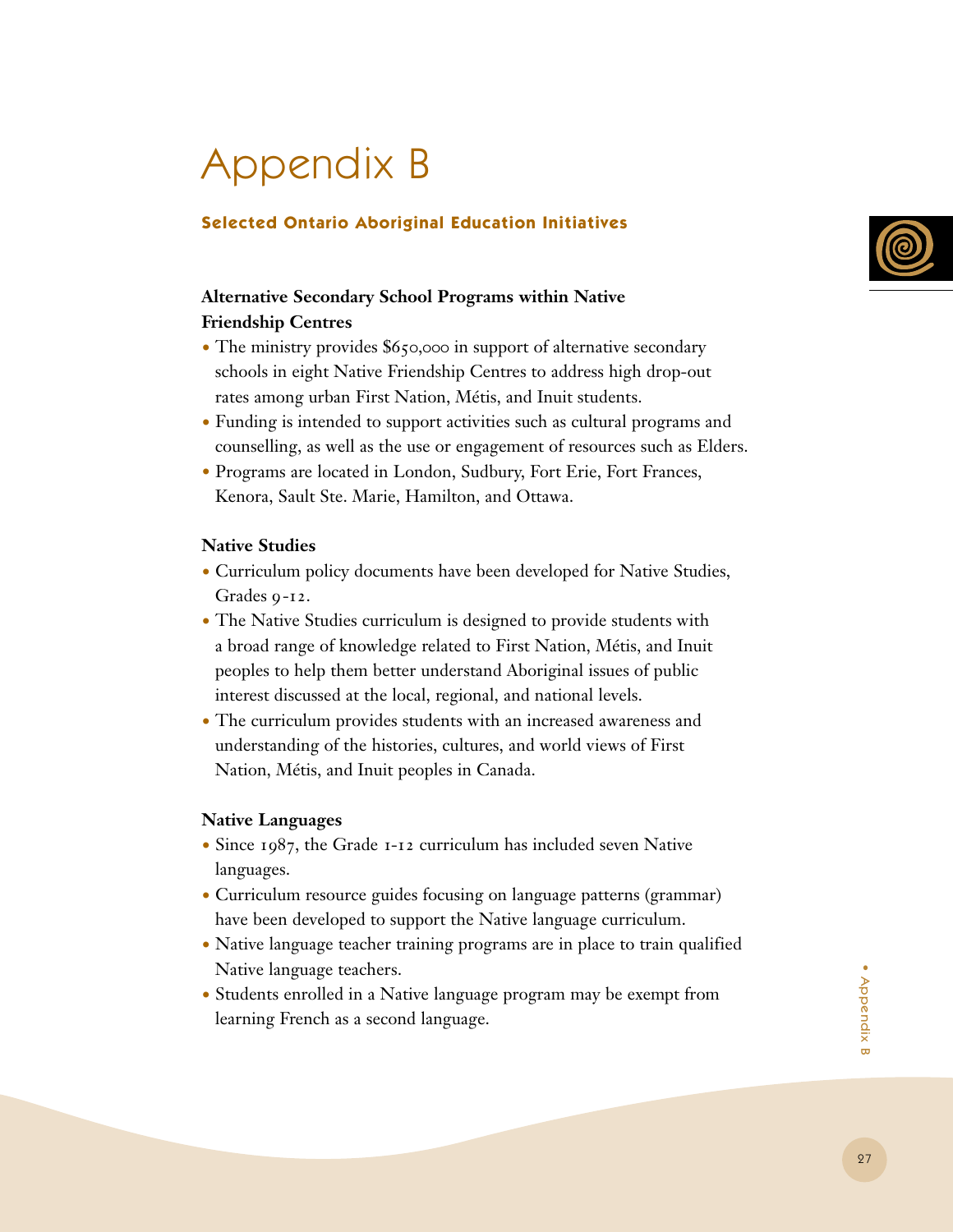#### **Curriculum Review**

- As part of the curriculum review process, First Nation, Métis, and Inuit content has been integrated into the revised curriculum as appropriate, in consultation with Aboriginal organizations.
- Curriculum review has been completed in social studies (Grades 1-6), history and geography (Grades 7 and 8), Canadian and world studies (Grades 9-12), mathematics (Grade 1-11), Kindergarten, language (Grades 1-8), guidance and career education (Grades 9-12), and business studies (Grades 9-12).
- A resource guide is being developed to support the integration of Aboriginal content in social studies programs.

#### **Native Counsellor Training Program**

- The Native Counsellor Training Program was initially established in 1976. After withdrawing its support for the program in 1995, the ministry renewed its funding for the program in 2006.
- The program was established to address the need for Aboriginal Education Counsellors who would provide counselling services to First Nation, Métis, and Inuit students attending elementary and secondary schools both within and outside First Nation communities.

#### **Ontario Youth Apprenticeship Program in First Nation Secondary Schools**

- First Nation students participating in the Ontario Youth Apprenticeship Program (OYAP) now have the same exemption as other OYAP students with respect to wage rates and ratios under the Trade Qualification and Apprenticeship Act (TQAA) and from registration and classroom fees under the TQAA and the Apprenticeship Certification Act.
- One First Nation school, N'bisiing Education Centre, near North Bay, is currently participating in the OYAP program.

#### **Northern Ontario Education Leaders (NOEL): K-6 Literacy Local Initiative**

• The Literacy and Numeracy Secretariat worked in partnership with NOEL to implement a collaborative project to achieve equity of outcomes in the area of literacy and to close the achievement gap,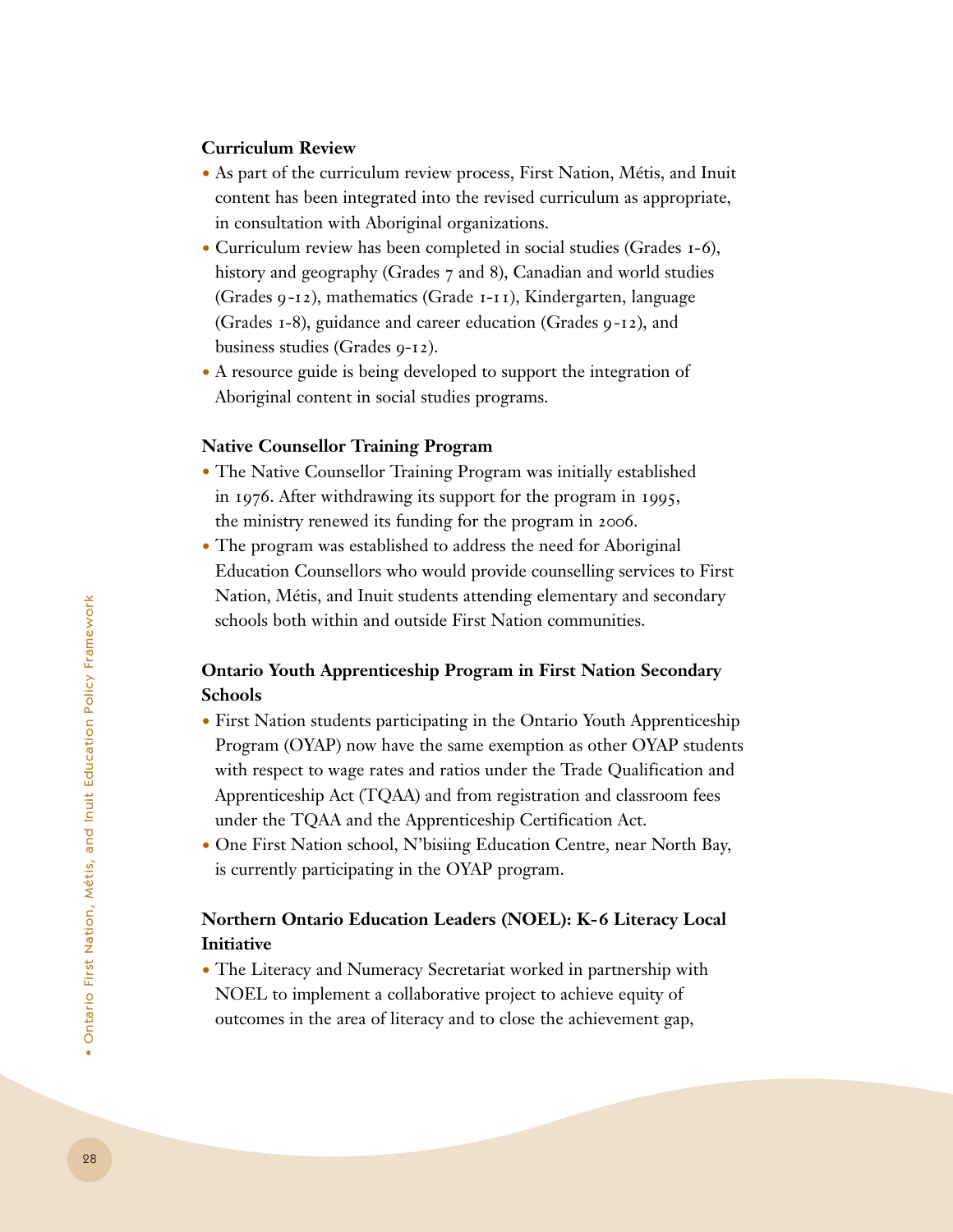with particular emphasis on the needs of Aboriginal learners. One area of focus for this project was the critical area of oral language. Over the past year, the Literacy and Numeracy Secretariat has provided more than \$2.5 million to the NOEL boards in support of this initiative.

#### **Tutors in the Classroom**

• This project has provided more than \$2.5 million over the past two years to provide tutors for students who require additional support. Aboriginal students are among the students who have benefited from this program. This is a partnership program between school boards and the Literacy and Numeracy Secretariat that has resulted in the hiring of more than 3500 university and college students, since September 2005, as tutors for students in JK-6.

#### **The Learning Circle Partnership: Renfrew Catholic District School Board, Renfrew County Public District School Board, and the Algonquins of Pikwakanagan First Nation**

• The Literacy and Numeracy Secretariat has provided \$380,000 for the development of this partnership to provide additional support in literacy and numeracy to Aboriginal students and to enhance student confidence and engagement in learning.

#### **Professional Learning**

• The Literacy and Numeracy Secretariat is committed to providing resources and support to boards to assist them in achieving equity of outcomes. To that end, a series of webcasts has been produced to support teachers in strengthening classroom practice. These webcasts allow for "anywhere, anytime" professional learning. Although the webcasts provide valuable professional learning on a variety of subjects, two are of particular value for supporting teachers as they improve educational opportunities for Aboriginal students. These include "Unlocking the Potential of Aboriginal Students" and "Differentiating Instruction".

#### **Ontario Focused Intervention Partnership (OFIP)**

• The Ontario Focused Intervention Partnership (OFIP) provides a range of supports for boards and schools in general and more intense support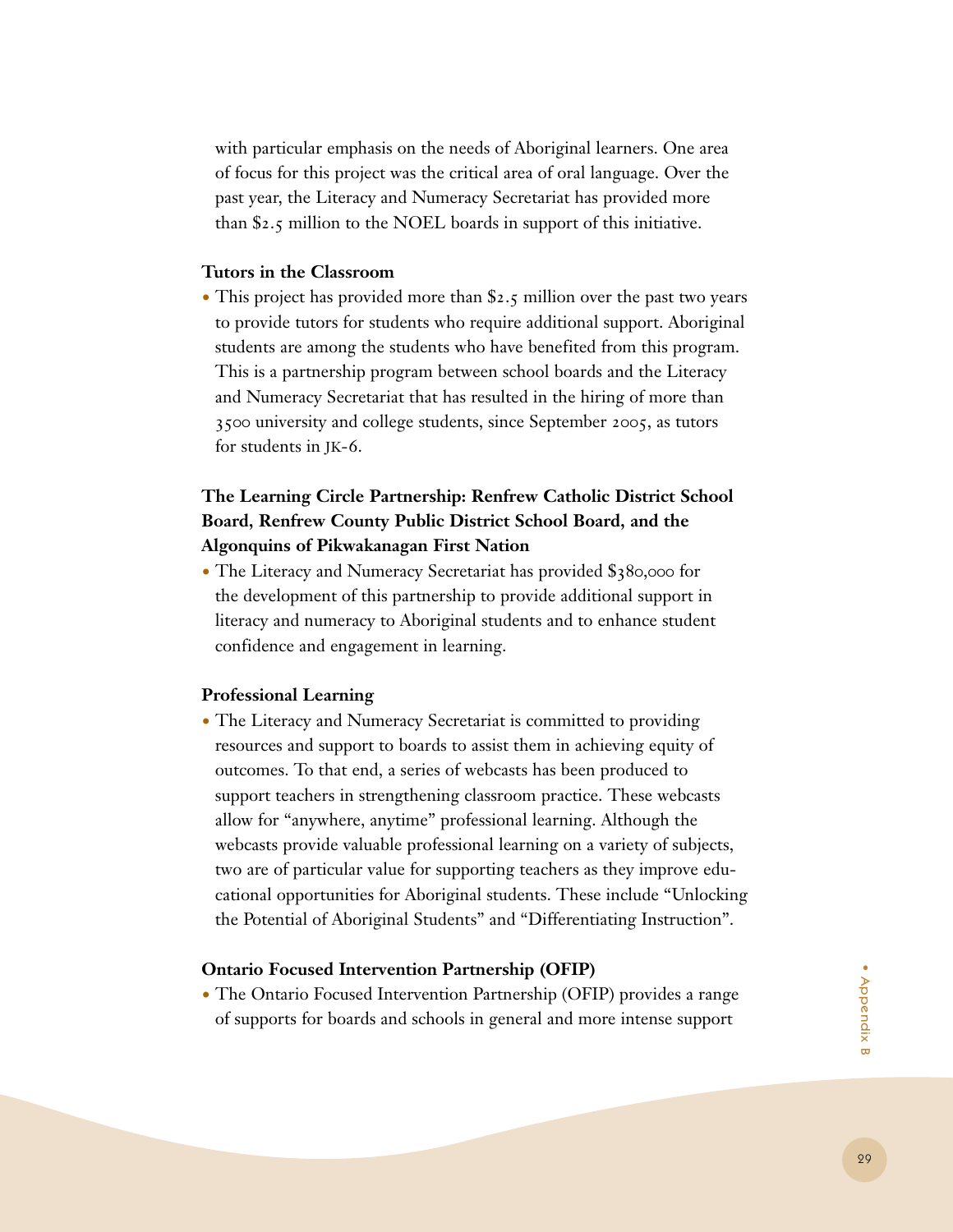for particular schools that have experienced difficulty in achieving continuous improvement. Several of the schools identified have a significant Aboriginal student population.

- Many of the teaching strategies and resources used in these schools are specific to the needs of the Aboriginal population, such as focusing on oral language and using resources that reflect Aboriginal cultures.The Literacy and Numeracy Secretariat is providing more than \$25 million province-wide to support the implementation of the OFIP initiative.
- The OFIP initiative encompasses the pre-existing Turnaround Teams Program, which has provided support to improve early literacy learning in struggling schools, including several schools and authorities with a high proportion of Aboriginal students.

#### **Lieutenant Governor's Aboriginal Literacy Camps**

• In 2006, the Literacy and Numeracy Secretariat provided \$270,000 to support these literacy-based summer camps offered in isolated Northern Ontario Aboriginal communities. Secretariat staff also acted as volunteer instructors in a variety of locations.

#### **Aboriginal-Focused Project Proposals as Part of the Parents Reaching Out Grants for Schools and Parents Reaching Out Grants for Regional/Provincial Projects**

- In 2006-07, the ministry launched the Parents Reaching Out Grants with allocations of  $\sin$  million for school-based projects and  $\frac{1}{2}750,000$ for regional and provincial projects. The grants aim to support enhanced parent involvement, with a special focus on reaching out to parents who experience barriers or challenges to getting involved. Several strong Aboriginal-specific proposals were submitted for review in both programs.
- The ministry, through the Parent Engagement Office and the Aboriginal Education Office, will continue to ensure that appropriate outreach strategies are used to inform schools, school boards, and stakeholders about these programs.

#### **First Nation, Métis, and Inuit Student Information**

• There is currently no ministry policy requiring boards to implement Aboriginal student self-identification policies.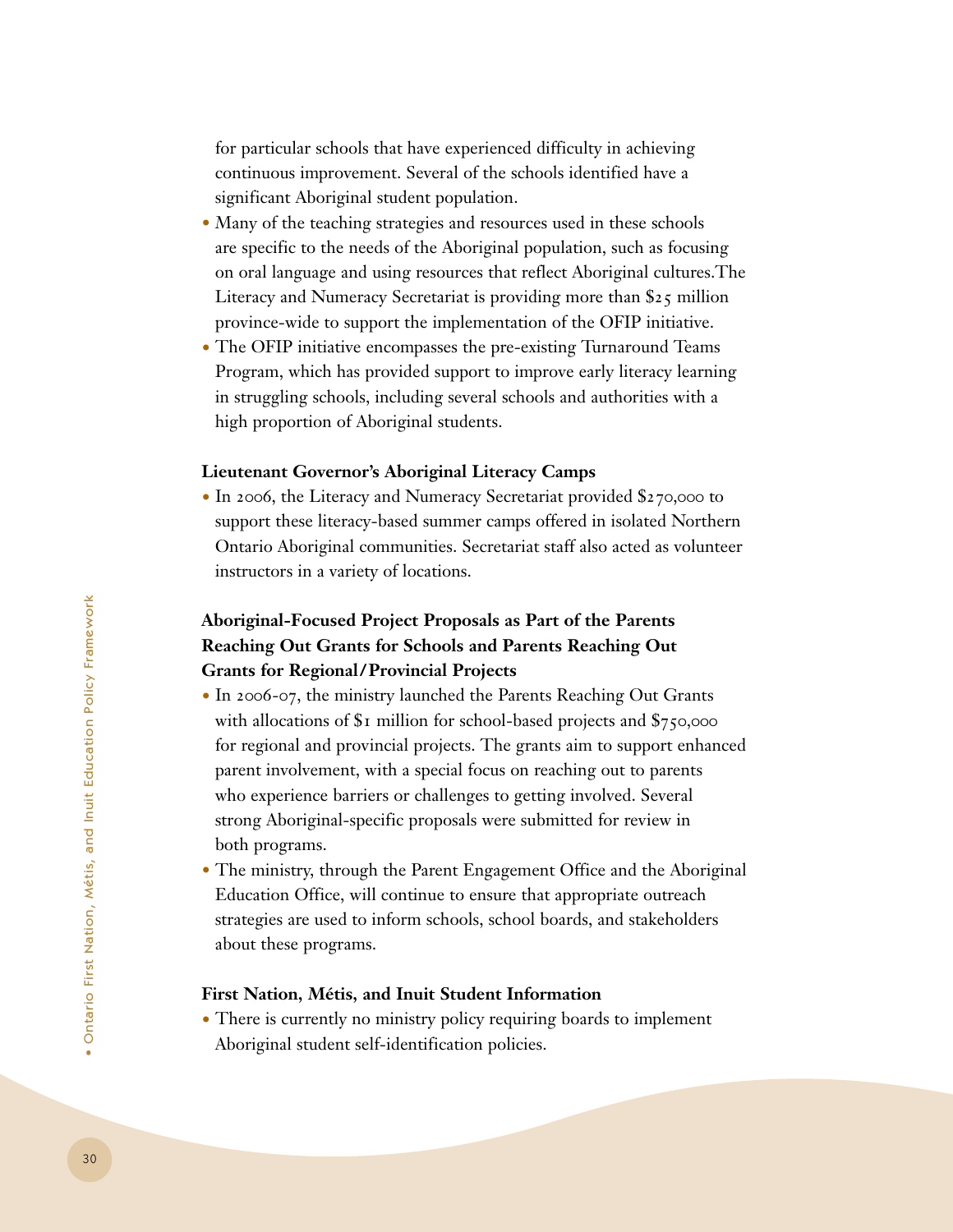- Aboriginal student-specific data is not available on enrolment, EQAO results, graduation rates, and/or drop-out rates.
- As of the 2006-07 school year, seven school boards have a student identification policy in place.
- The ministry is providing a resource guide and other supports to school boards for the development and implementation of policies for voluntary, confidential Aboriginal student self-identification.

#### **Northern Ontario Education Leaders (NOEL): Aboriginal Education Project**

- The ministry provided \$175,000 to NOEL in December 2003 to develop and implement specific projects that seek to improve Aboriginal student achievement.
- Projects included the development of a policy for voluntary, confidential Aboriginal student self-identification, a parental involvement strategy, and support for early and later literacy.
- Results include the establishment of policies for voluntary, confidential Aboriginal student self-identification in two boards, and recommendations in support of oral literacy.

#### **Aboriginal Student-Focused Student Success Projects**

- In 2004-05 and 2005-06, \$2.3 million was provided to boards for seven projects on alternative pathways for Aboriginal secondary school students to complete their secondary education. The projects are as follows:
	- Algoma District School Board: *Late School An Alternative Pathway*
	- James Bay Lowlands District School Board: *Innovation Teacher*
	- Near North District School Board: *Success Through Alternative Routes*
	- Northern Ontario Education Leaders: *Aboriginal Student Success (Grades 7-12)*
	- Rainbow District School Board: *MKWA Police Opportunity Circle*
	- Simcoe County District School Board: *Seventh Fire Education Centre*
	- Toronto District School Board: *Retaining Aboriginal Students in Toronto District Schools*
- In 2006-07, \$1.2 million was provided to NOEL for innovative projects aimed at providing alternative pathways for Aboriginal secondary school students. The goals of the projects are to increase credit accumulation,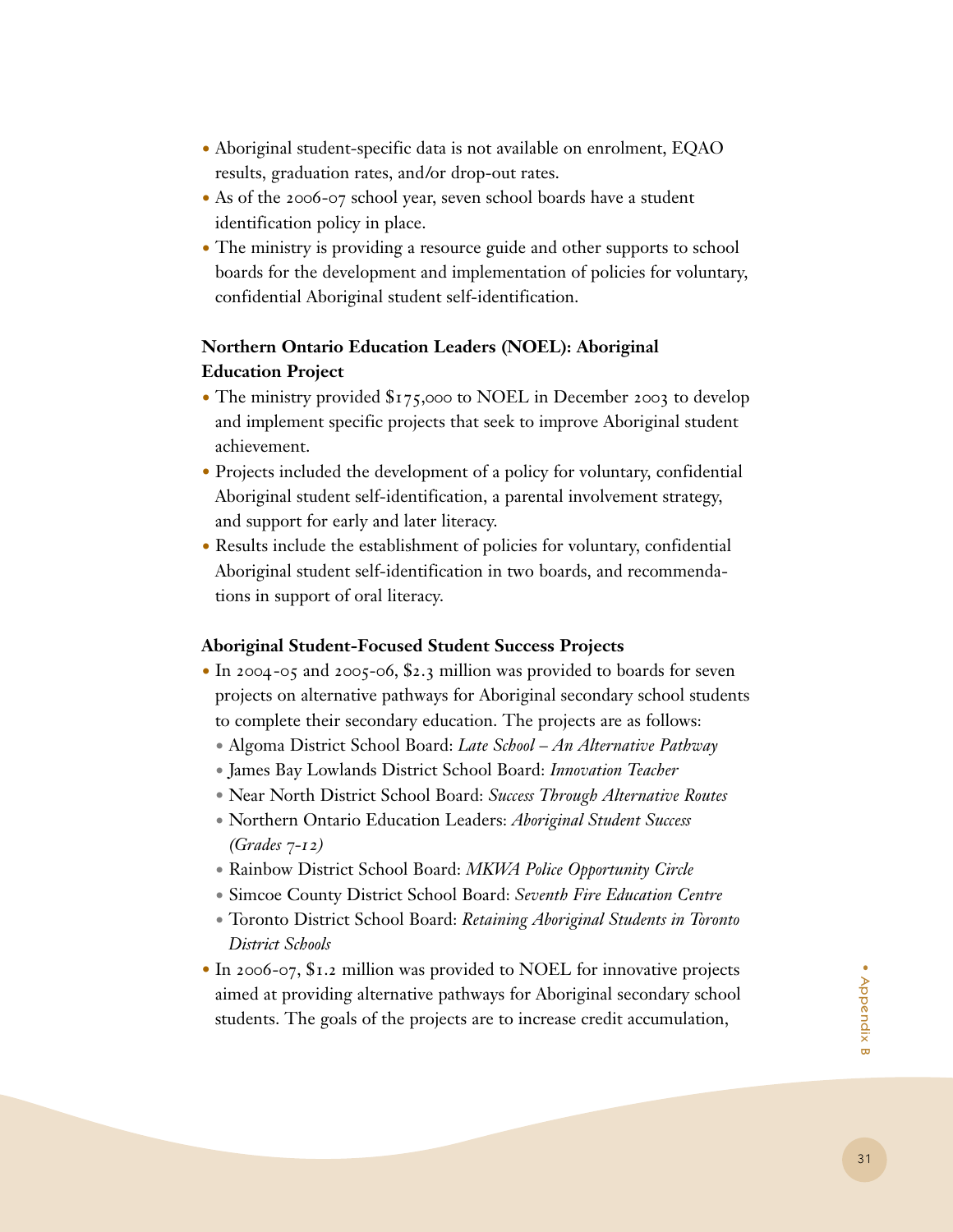reduce drop-out rates, and encourage students who have left school to return and complete their diploma requirements. Projects include:

- Skills development
- Student retention
- Alternative pathways to education and training
- Behaviour intervention
- Transition program
- Oral language support

Funding also covers a full-time Aboriginal student success coordinator and three research projects being conducted by Lakehead University.

#### **Learning Opportunities Grant (LOG)**

- The Learning Opportunities Grant consists of three components: a Demographic component (which makes up over 80 per cent of the grant's total funding); a Literacy and Math Outside the School Day component; and a Student Success, Grades 7 to 12, component.
- Aboriginal status is one of five socioeconomic factors used in calculating the Demographic component of LOG.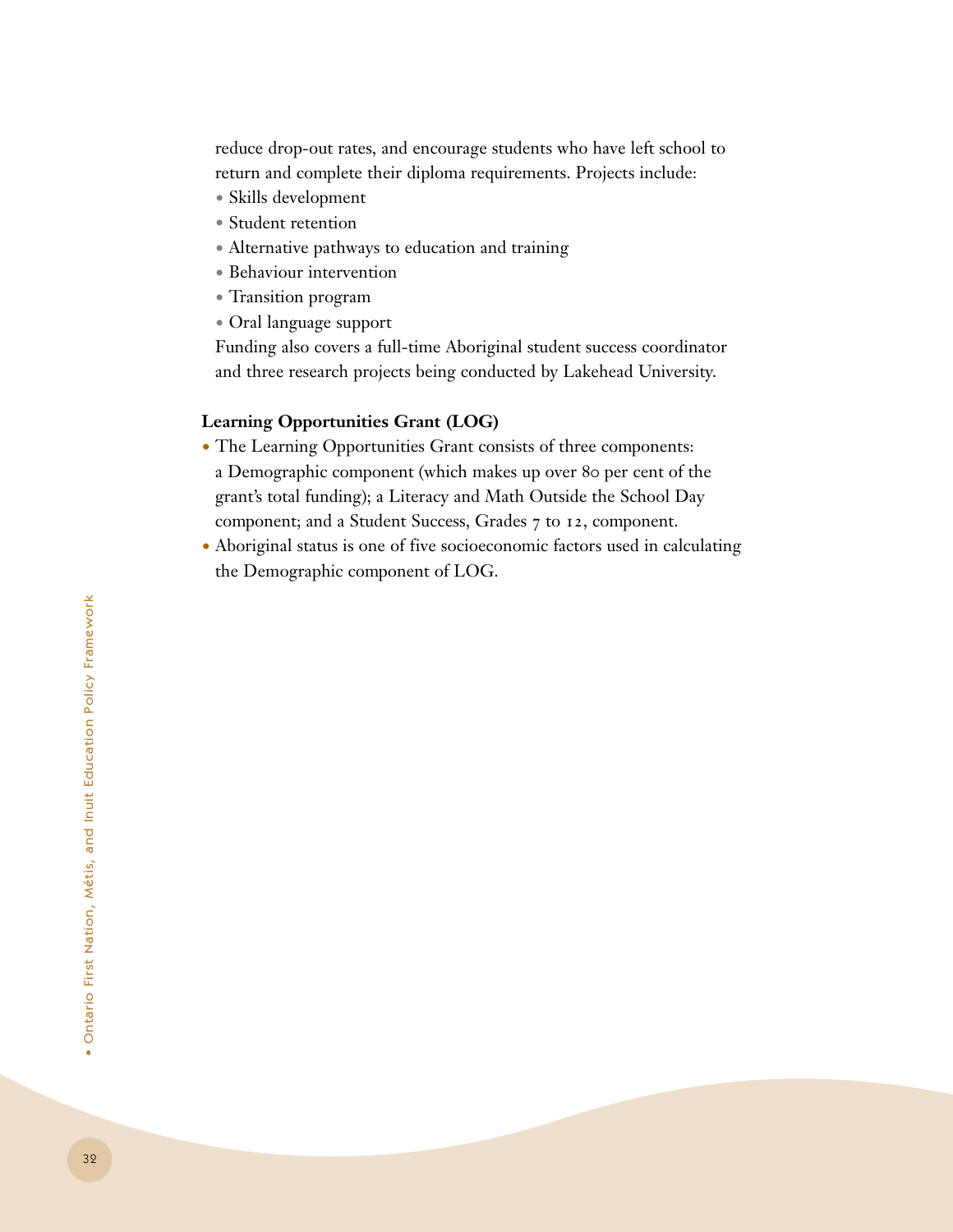# <span id="page-34-0"></span>Appendix C

#### **Demographic and Educational Attainment Statistics (2001 Census)**

Although it is widely recognized that First Nation, Métis, and Inuit demographic and educational attainment statistics derived from census data are not entirely accurate, these are currently the only statistics available to inform policy and program decisions.



According to the 2001 Census, the Aboriginal population of Ontario is 188,315, which represents 1.7% of the total provincial population.



Seventy-eight per cent of the Aboriginal population live off reserve, with 61% living in urban centres. Of the total First Nation population, approximately 70% live off reserve.

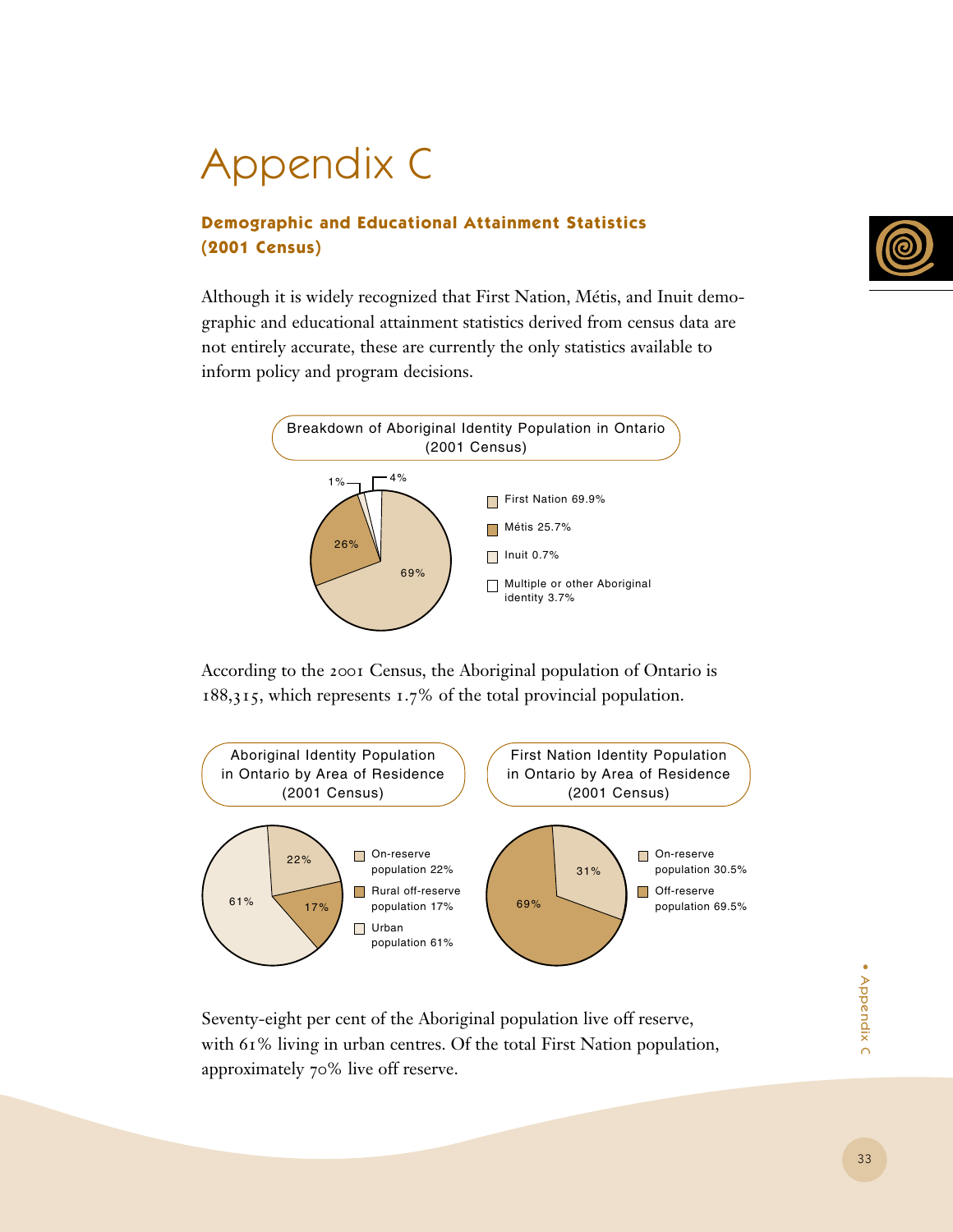| <b>Communities in Ontario with Significant Numbers of Aboriginal People</b><br>(2001 Census) |                                       |  |
|----------------------------------------------------------------------------------------------|---------------------------------------|--|
| City (C) or Census Metropolitan Area (CMA)                                                   | <b>Aboriginal Identity Population</b> |  |
| Toronto (CMA)                                                                                | 20,300                                |  |
| Ottawa (C)                                                                                   | 8,625                                 |  |
| Thunder Bay (CMA)                                                                            | 8,205                                 |  |
| Greater Sudbury (CMA)                                                                        | 7,385                                 |  |
| Hamilton (CMA)                                                                               | 7,265                                 |  |
| London (CMA)                                                                                 | 5,640                                 |  |
| St. Catharines-Niagara (CMA)                                                                 | 4,970                                 |  |
| Sault Ste. Marie (C)                                                                         | 4,530                                 |  |
| Windsor (CMA)                                                                                | 3,965                                 |  |
| Kitchener (CMA)                                                                              | 3,235                                 |  |
| Oshawa (CMA)                                                                                 | 3,020                                 |  |
| Timmins (C)                                                                                  | 2,880                                 |  |
| Brantford (C)                                                                                | 2,475                                 |  |
| North Bay (C)                                                                                | 2,320                                 |  |
| Kingston (CMA)                                                                               | 2,205                                 |  |
| Mississauga (C)                                                                              | 2,055                                 |  |

The above chart provides an overview of communities in Ontario with significant populations of Aboriginal people (over 2000), as a demonstration of the extent to which the Aboriginal population is dispersed throughout the province.



The Aboriginal population is much younger than the non-Aboriginal population. In Ontario, the Aboriginal population (under age 25) makes up 46% of the total Aboriginal population. It is expected that this trend will continue, as the birth rate among the Aboriginal population is approximately 1.5 times higher than the Canadian average. This will result in an increasing number of Aboriginal students moving through the school system.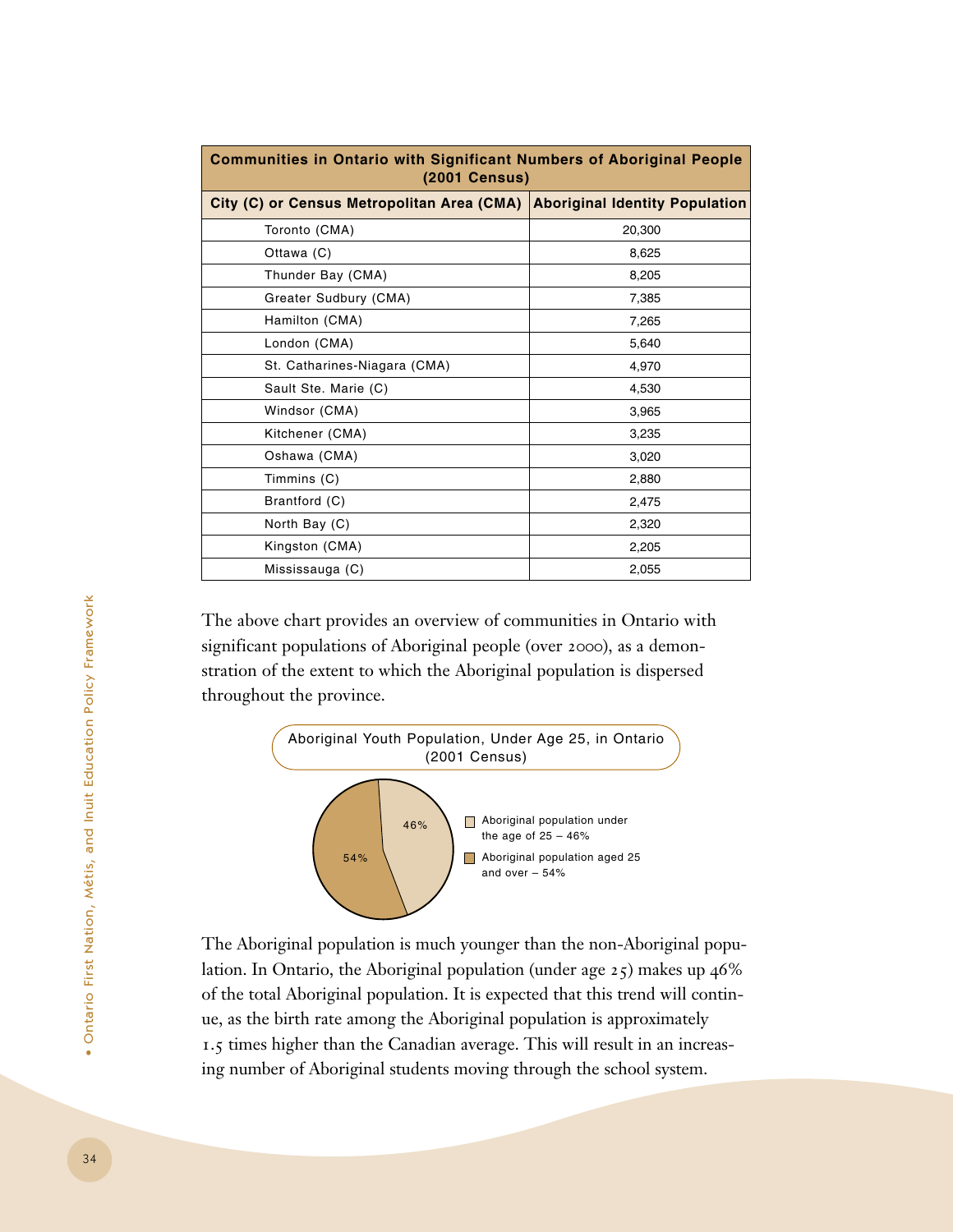

There is a significant gap between the educational attainment of the Aboriginal population and that of the non-Aboriginal population. Fortytwo per cent of the Aboriginal population in Ontario, aged 15 years and over, have less than a high school diploma, and only 6% have completed a university degree.



Improvements in Aboriginal educational attainment have been made over the years. Across Canada, the proportion of Aboriginal people with a high school diploma increased from 21% in 1996 to 23% in 2001, and the proportion of those with postsecondary qualifications increased from 33% to 38% during the same period. However, greater efforts are still required to close the gap in Aboriginal student outcomes.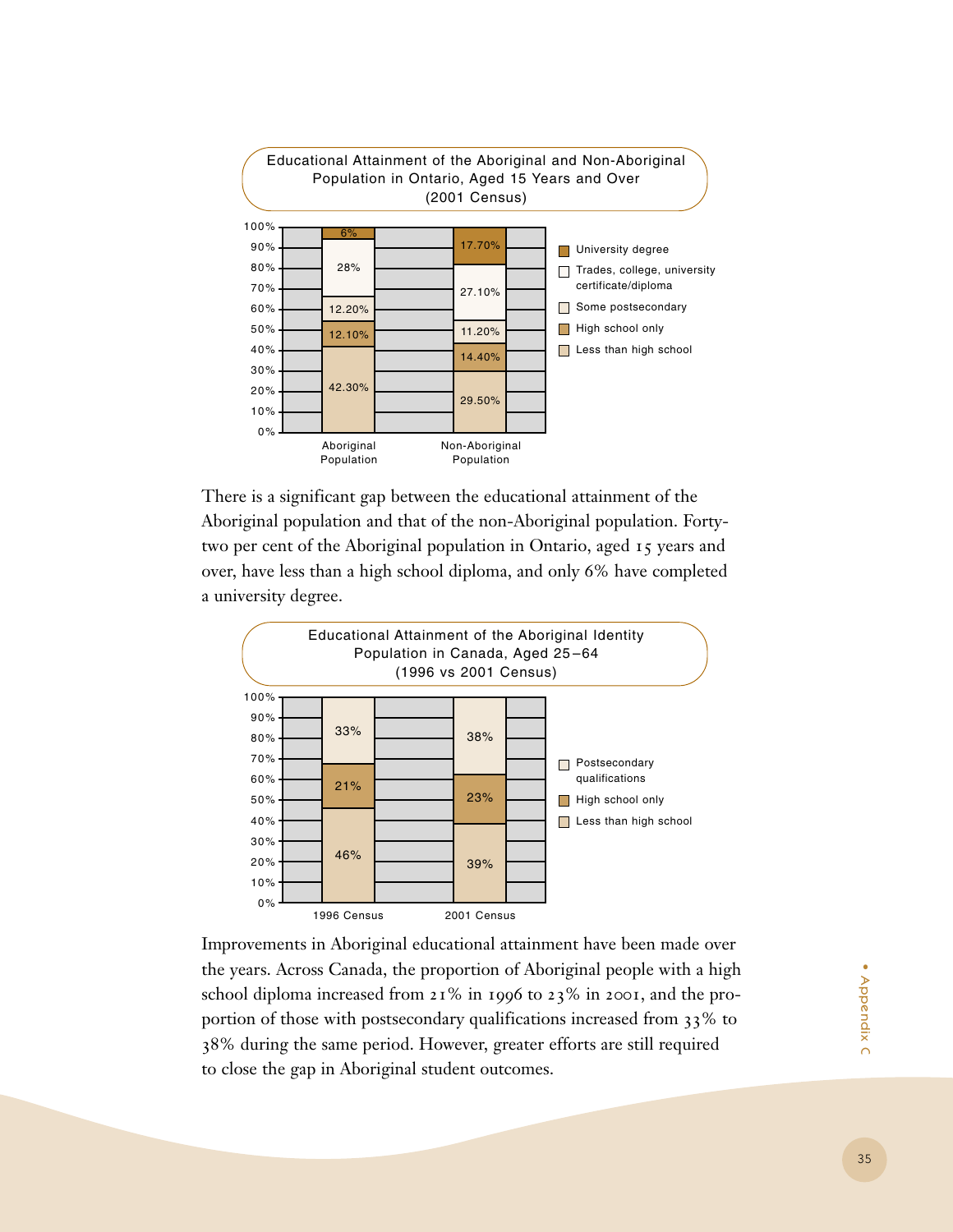# Appendix D

#### **Glossary of Key Terms <sup>9</sup>**

**Aboriginal peoples.** The descendants of the original inhabitants of North America. Section  $35(2)$  of the Constitution Act, 1982, states: "In this Act, 'Aboriginal peoples of Canada' includes the Indian, Inuit, and Métis peoples of Canada." These separate groups have unique heritages, languages, cultural practices, and spiritual beliefs. Their common link is their indigenous ancestry.

**Aboriginal rights.** Rights held by some Aboriginal peoples as a result of their ancestors' use and occupancy of traditional territories before contact with Europeans or before British sovereignty in Canada. Aboriginal rights vary from group to group, depending on what customs, practices, and traditions were integral to the distinctive culture of the group.

**Band.** Defined by the Indian Act, in part, as "a body of Indians … for whose use and benefit in common, lands … have been set apart". Each band has its own governing band council, usually consisting of a chief and several councillors. The members of the band usually share common values, traditions, and practices rooted in their language and ancestral heritage. Today, many bands prefer to be known as First Nations.

**Band council or First Nation council.** The band's governing body. Community members choose the chief and councillors by election, or through traditional custom. The band council's powers vary with each band.

**Elder.** A man or woman whose wisdom about spirituality, culture, and life is recognized and affirmed by the community. Not all Elders are "old". Sometimes the spirit of the Creator chooses to imbue a young Aboriginal person. The Aboriginal community and individuals will normally seek the advice and assistance of Elders in various areas of traditional, as well as contemporary issues.

<span id="page-37-0"></span>

<sup>9.</sup> Information in this glossary is adapted from the Ontario Secretariat for Aboriginal Affairs website.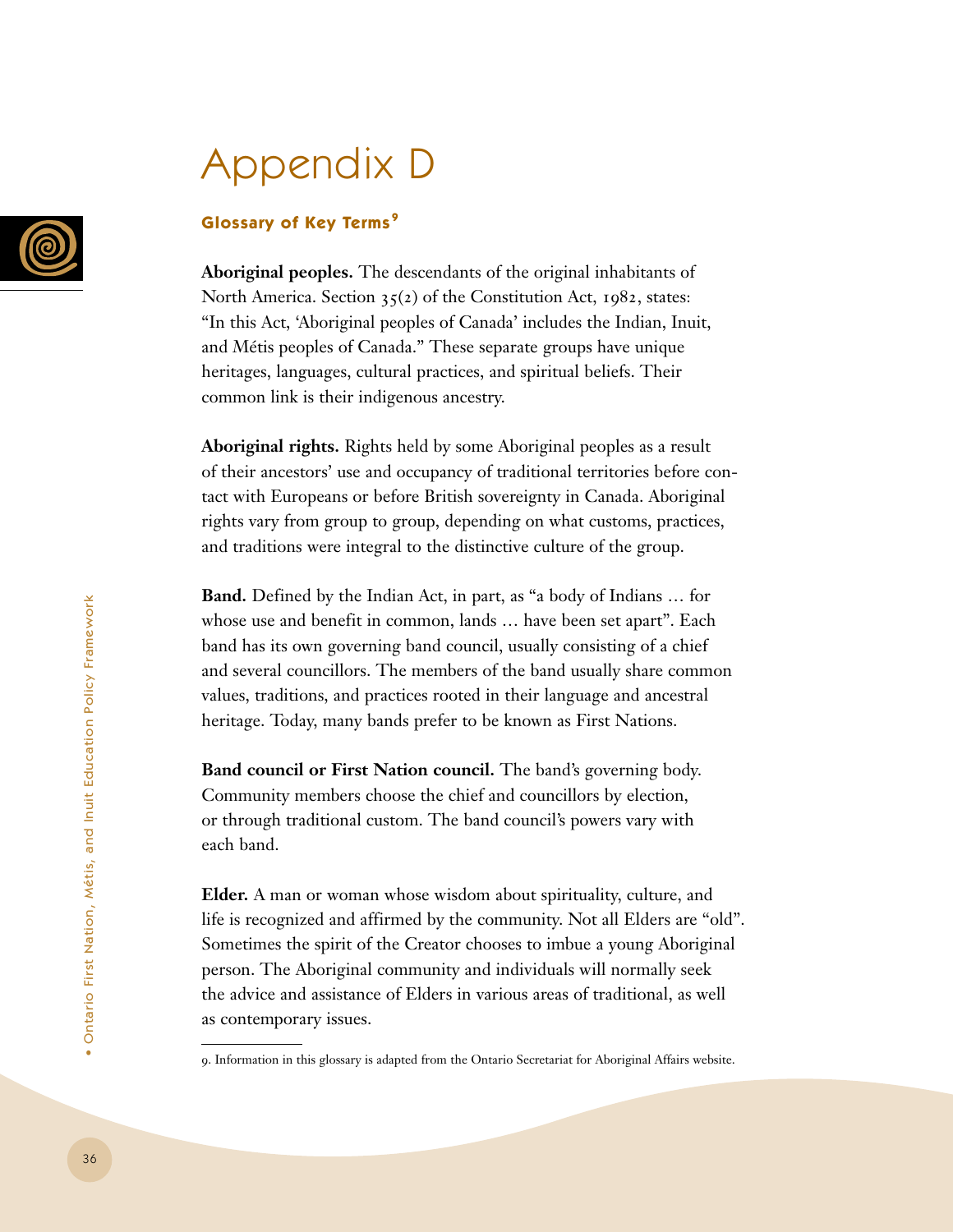First Nation. A term that came into common usage in the 1970s to replace the word "Indian", which many found offensive. The term "First Nation" has been adopted to replace the word "band" in the names of communities.

**First Nation Education Authority.** A First Nation Education Authority is comparable to a board of education. Most First Nations have an Education Authority, which is responsible for administering education for the community. It is responsible for hiring teachers and principals working in the community school(s), determines the curriculum to be used in the school(s), and negotiates tuition agreements with local provincially funded school boards when students have to leave the First Nation community to continue their elementary and/or secondary education.

**First Nation governance.** Refers to negotiated arrangements that enable First Nations to exercise greater decision- and law-making authority than is currently possible under the Indian Act*.* (The Canadian government refers to this process as "self-government".) In Ontario, the governance arrangements that are being negotiated by Canada with First Nations will not be treaties; will not create new rights, such as hunting and fishing rights; and will not expand the reserve land bases of First Nations.

**Indian.** A term that may have different meanings depending on context. Under the Indian Act*,* it means "a person who pursuant to this Act is registered as an Indian or is entitled to be registered as an Indian". A number of terms include the word "Indian", such as "Status Indian", "Non-status Indian", and "Treaty Indian". Status Indians are those who are registered as Indians under the Indian Act*,* although some would include those who, although not registered, are entitled to be registered. Non-status Indians are those who lost their status or whose ancestors were never registered or lost their status under former or current provisions of the Indian Act*.* Treaty Indians are those members of a community whose ancestors signed a treaty with the Crown and as a result are entitled to treaty benefits. The term "Indian" was first used by Christopher Columbus in 1492, believing he had reached India.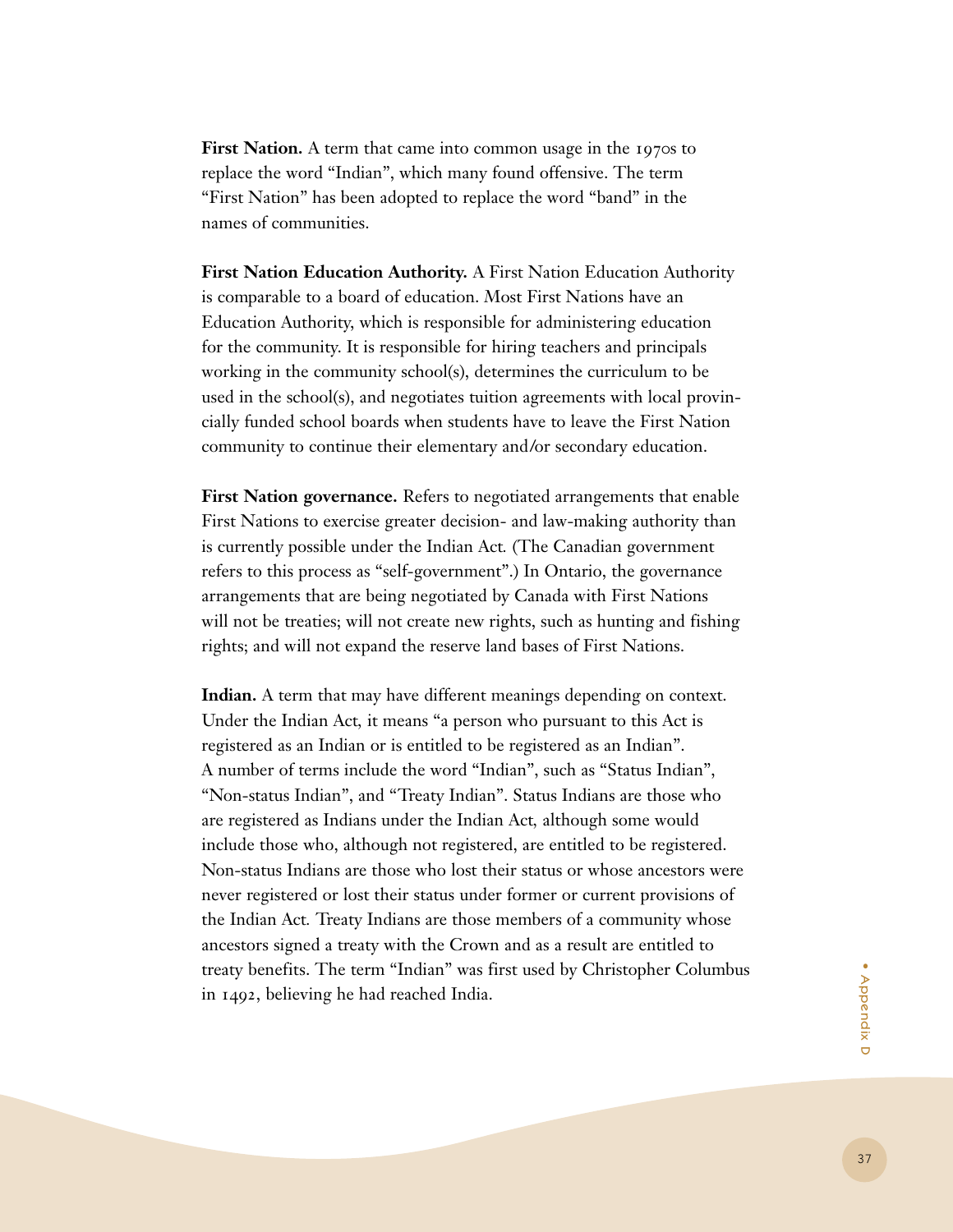**Indian Act.** Federal legislation that regulates Indians and reserves and sets out certain federal government powers and responsibilities towards First Nations and their reserved lands. The first Indian Act was passed in 1876, although there were a number of pre- and post-Confederation enactments with respect to Indians and reserves prior to 1876. Since then, the act has undergone numerous amendments, revisions, and re-enactments. The Department of Indian Affairs and Northern Development administers the act.

**Inuit.** Aboriginal people in northern Canada, living mainly in Nunavut, the Northwest Territories, northern Quebec, and Labrador. Ontario has a very small Inuit population. The Inuit are not covered by the Indian Act*.*  The federal government has entered into several major land claim settlements with the Inuit.

**Métis people.** People of mixed First Nation and European ancestry. The Métis history and culture draws on diverse ancestral origins, such as Scottish, Irish, French, Ojibwe, and Cree.

**Reserve.** Lands set aside by the federal government for the use and benefit of a specific band or First Nation. The Indian Act provides that this land cannot be owned by individual band or First Nation members.

**Traditional lands.** Lands used and occupied by First Nations before European contact or the assertion of British sovereignty.

**Treaty.** A formal agreement between the Crown and Aboriginal peoples.

**Treaty rights.** Rights specified in a treaty. Rights to hunt and fish in traditional territory and to use and occupy reserves are typical treaty rights. This concept can have different meanings depending on the context and perspective of the user.

**Tribal council.** A body that typically represents a group of First Nations to facilitate the administration and delivery of local services to their members.